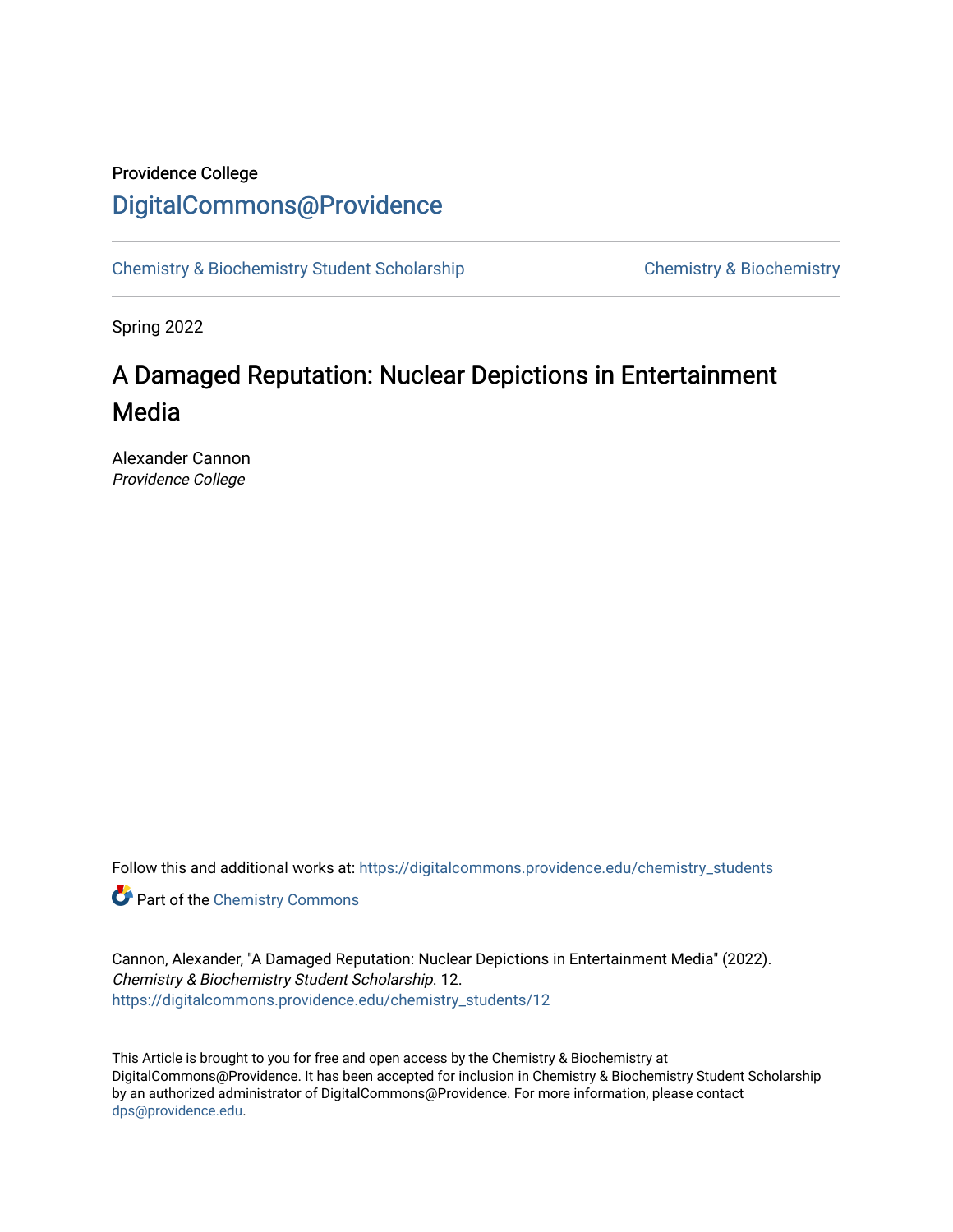#### **A Damaged Reputation: Nuclear Depictions in Entertainment Media**

### **Introduction:**

There is an intrinsic potential for danger when harnessing the awesome power of nuclear energy. However, despite this danger rarely coming to fruition, mass media depictions of nuclear energy often conflate serious yet rare disasters with the purposeful weaponization of such technology. Such depictions feed public fear, reinforcing an excessively cautious, pessimistic public perspective on nuclear technology in any form. While scholars have analyzed how some forms of media portray nuclear science, *entertainment* media, specifically, has been almost entirely overlooked. I argue that these portrayals significantly contribute to a widespread common sense that frames nuclear energy as something with catastrophically horrific potential.

This paper specifically explores such hyperbolic nuclear depictions found in the overlooked media of feature films (*Godzilla*), primetime television (*The Simpsons*) and video games (*Fallout* and *Call of Duty*). The horrors depicted in media such as the *Godzilla* films and *Fallout* games are so far beyond the realm of possibility that most could recognize these obvious fictitious exaggerations. However, when public exposure to these depictions is as potent and repeated as occurs for fans of these media products, a more significant suspension of disbelief may take hold, especially when such depictions are corroborated across decades and in a variety of popular media forms and genres. Additionally, entertainment media associations of nuclear energy with terrible danger are amplified by commentary that humanity is unfit to responsibly manage this awesome power, often illustrated by ineptness or greed.

Based on extensive primary source analyses of these media artifacts, this paper argues that there is a significant link in our society's collective understanding and subjective evaluation of the term "nuclear" and entertainment media depictions over the last half-century. The shared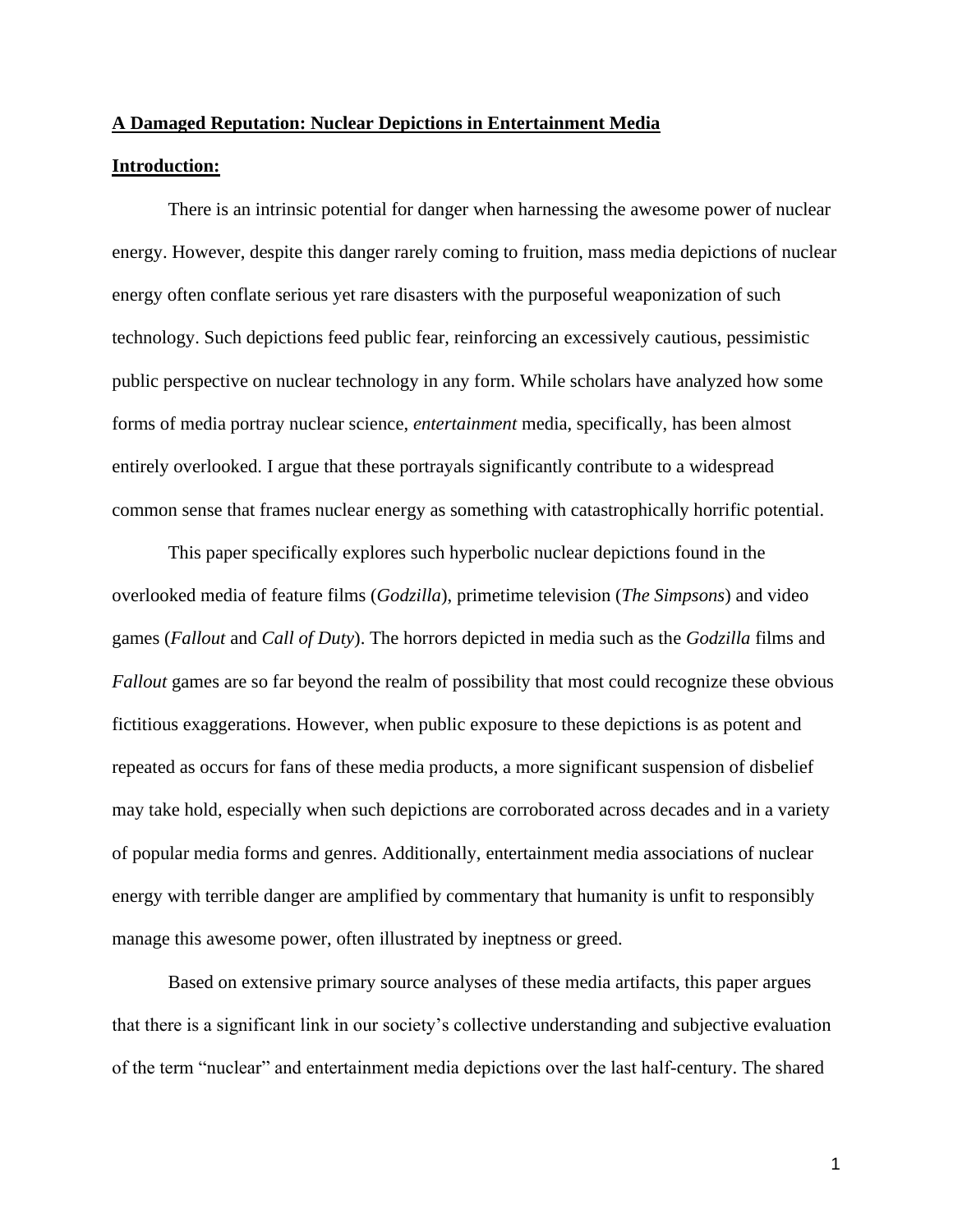societal common sense surrounding the term "nuclear" is closely aligned with how entertainment media has framed nuclear energy: as a catastrophically deadly power beyond humanity's control that can result in terrifying and unnatural mutation. While *Godzilla, The Simpsons, Fallout* and *Call of Duty* are far from the only media artifacts that carry such depictions, they offer a diverse range of audience, medium and historical origin, reinforcing the shared common sense about nuclear power. The synergetic intertextuality of these various entertainment media is further corroborated by connections to real-world events audiences already know that demonstrate the dangers of nuclear energy such as the Chernobyl meltdown. Further, the depictions of nuclear plants, employees, waste disposal, and (often horrific) mutations grotesquely exaggerate the potential aftermath of such events, cultivating a potential influence on common sense much greater than the sum of its parts.

In this paper, I begin with a review of related scholarly literature and how my approach and analysis add to existing understanding. Following this, I dedicate a section to analyzing and interpreting nuclear depictions in each set of media artifacts (films, television and video games). I conclude with the social and cultural implications of my study and some directions for future research on nuclear depictions in entertainment media.

## **Review of Scholarly Literature:**

The concept of common sense, as developed by Antonio Gamsci, refers to "the embedded, incoherent beliefs and assumptions… the 'taken-for-granted' aspects of cultural life" (Barker, 2004, page 30). Gramscian common sense, then, is that set of unspoken and unchallenged "givens" that a society generally accepts, such as the oversimplified notion that 'nuclear is dangerous' based on the past real-world incidents involving nuclear destruction which are reinforced in an exaggerated fashion by entertainment media.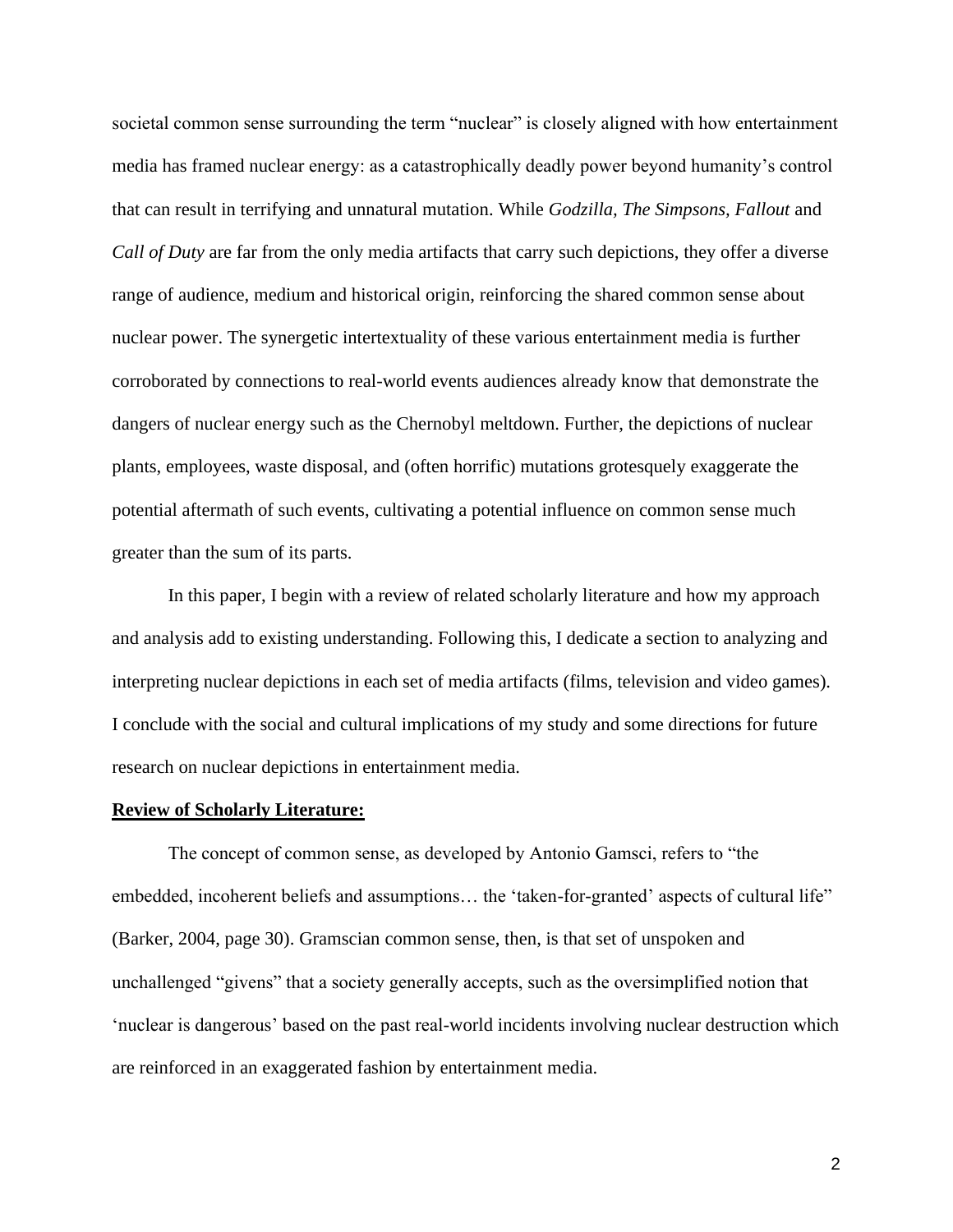There is very little research on how the portrayal of nuclear energy affects the public, as Ho and Kristainsen state when looking at mass media and social media coverage of the 2011 Fukushima meltdown, which "mix real information and misinformation about nuclear energy… that might shape people's perception" (Shirley, 2019, page 437). Similarly, in entertainment media, references to real world incidents alongside the fantastical depictions create a greater aura of plausibility. For example, when Godzilla is directly compared to Hiroshima, the fantastical elements of the creature heighten the existing fear cultivated by the memory of Hiroshima. This parallel dynamic would reasonably have the same kind of effect on common sense which Ho and Kristainsen have identified with other media.

Chronologically, the first line of entertainment media I analyze is the *Godzilla* film series, which started in 1954 with the original Japanese *Gojira*. These films, particularly in Japan, are monumental releases with incredibly large cultural significance, much of which is owed to the creature's established connection with real world nuclear disasters. These films simultaneously represent and intrinsically constitute major moments in the lives of its audience, showcasing fantastical destruction as a heightened metaphor for horrors that truly exist. Particularly with the monster's debut in 1954 and recent major releases in the past decade, the prestige of these films constitute a particularly powerful vehicle for common sense.

Given the history of this character, there is quite a bit of academic discourse concerning the cultural icon, though very little concerns the nuclear depiction itself, especially in regard to what impact it may have on popular common sense. Godzilla, as many recognize, is a metaphor for nuclear destruction. While the bombings of Hiroshima and Nagasaki are often associated with Godzilla, the more accurate and often forgotten comparison to make is that of Godzilla to the Lucky Dragon incident at the Bikini Atoll (nuclear weapons testing by the US led to multiple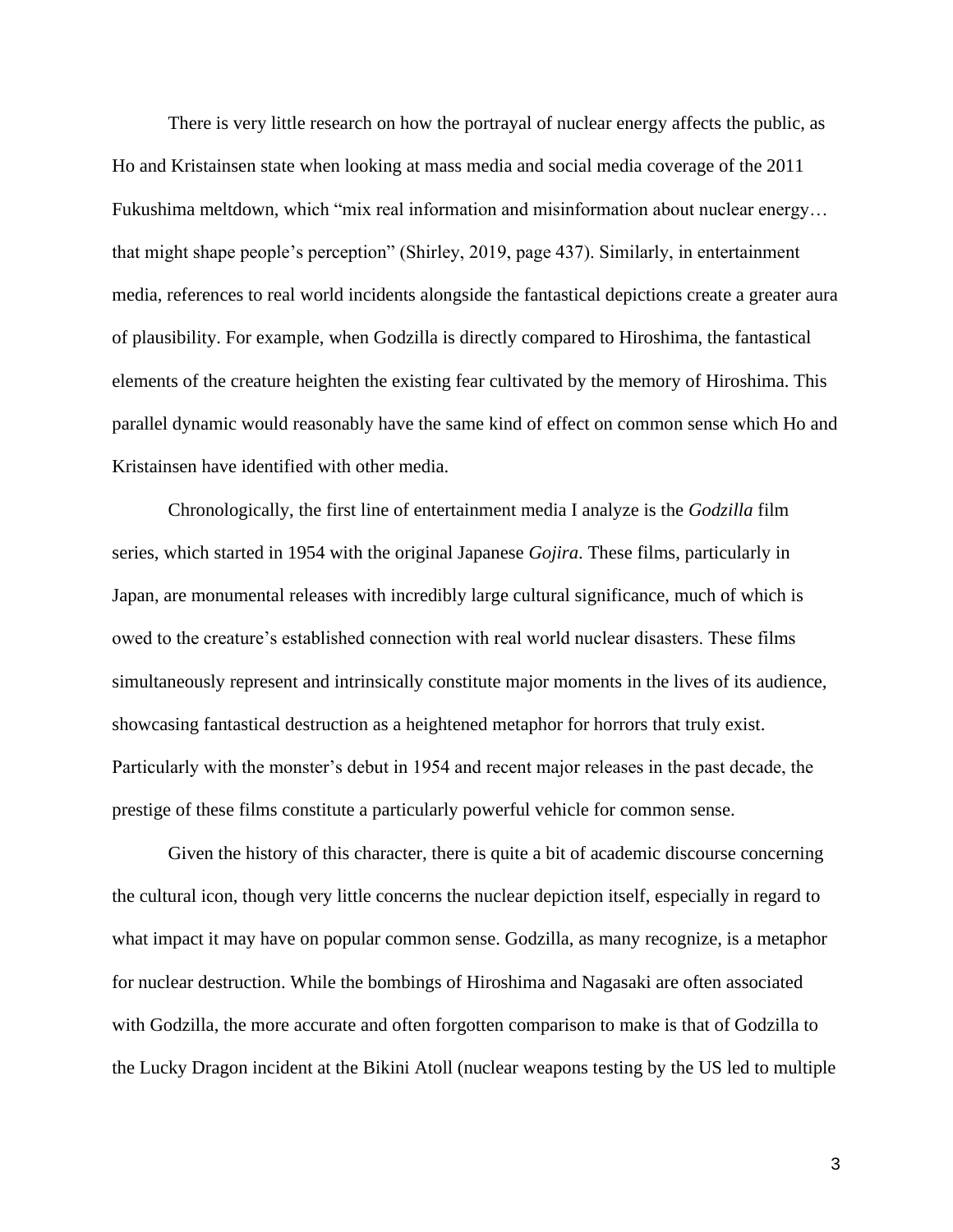deaths and widespread nuclear contamination in Japan). As a scholar notes, "the Lucky Dragon incident – which both spurred the anti-nuclear movement in Japan and inspired the creation of the longest continuously running movie franchise in the world – has been pushed to the edge of public history and memory" (Cho, 2019, page 128). Furthermore, Cho claims that the erasure of the Bikini Atoll incident was "deliberately engineered to enable the seamless transition from 'nuclear for war' (weaponry) to 'nuclear for peace' (energy) during the period immediately after the Second World War." This conflation between the two common applications of nuclear fission, and the idea that public memory was deliberately purged and manipulated to *forget* what happened at the Bikini Atoll, suggests that public perception of nuclear science has already been previously influenced, and perhaps that media artifacts like *Gojira* (released merely four months following what happened at the Atoll) are some of the only cultural remnants of this incident.

Most academic mention of Godzilla pertains to erased history, but there is virtually nothing apart from William M. Tsutsui's work which acknowledges the creature's modern nuclear iconicity and influence. Tsutsui asks for "people to take Godzilla more seriously", citing "Rose Parade floats and Taco Bell ads…cartoons in the New Yorker…G-FEST, the nation's largest Godzilla fan convention" and more as proof that Godzilla has saturated American pop culture, and established a reputation beyond what ticket sales suggest (Tsutsui, 2013, page 353). Much like Elvis, a name everyone knows despite perhaps most people not knowing many of his songs, everyone is able to identify Godzilla by his signature roar, atomic breath, and overall visual design. Alongside Tsutsui, fighting the reputation of Godzilla films as indulgent kitsch, I believe Godzilla should be taken seriously for his cultural impact. Furthermore, however, I argue that the social implications of Godzilla's nuclear affiliations are worthy of critical analysis beyond what little research currently exists on the topic.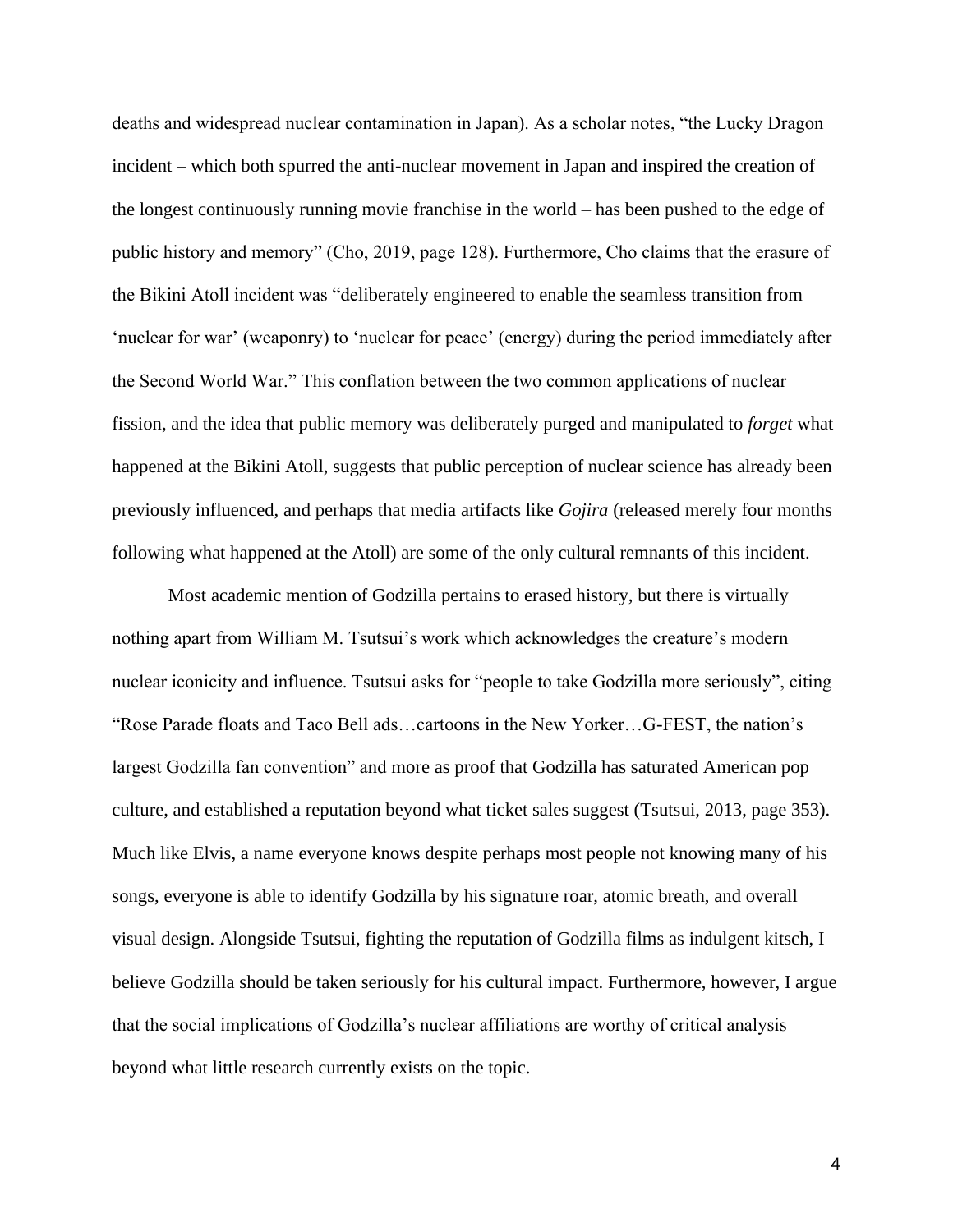Scholarly discourse on *The Simpsons* is significantly more scarce overall. Despite the show's iconic characters and immense success, there is very little scholarly acknowledgement of the show's cultural influence. With regards to common sense, the importance of repeated primetime exposure cannot be overstated, as *The Simpsons* aired episodes routinely with repeated visuals, themes, characters, and overall depictions that likely became evermore commonplace in the mind of its audience with each additional exposure. Such depictions, as much as they may help to define the audience's common sense, are also products of the existing common sense regarding the way such things are expected to be depicted.

One article, from Scepanski, highlights how the show's Orwellian erasure of certain episodes and jokes can "indicate larger patterns about how culture remembers its own histories" (Scepanski, 2019, page 307). Scepanski is concerned with the show's self-censorship regarding content that might be misconstrued as relating to the 9/11 terrorist attacks, to which I respond in wonder why the same sensitivity and respect for the show's influence is not extended similarly to nuclear-related incidents such as Chernobyl. As I will soon demonstrate in my analysis and interpretations of the show, *The Simpsons* incessantly satirizes nuclear energy, yet it is possible such depictions are merely an unconscious reflection of common sense. This explanation pardons the lack of retroactive self-censorship, yet makes the apparent need for it even greater, as such distorted and problematic nuclear depictions are still not even identified as such, as they are so embedded in common sense that they go largely unquestioned.

The final media products that will be analyzed in this paper are the *Fallout* and *Call of Duty* video game series, and before getting into the specifics of these pop culture artifacts, it is important to establish not only the academic merit of studying video games, but also to suggest why their effects on common sense might be especially potent. The first pillar of what makes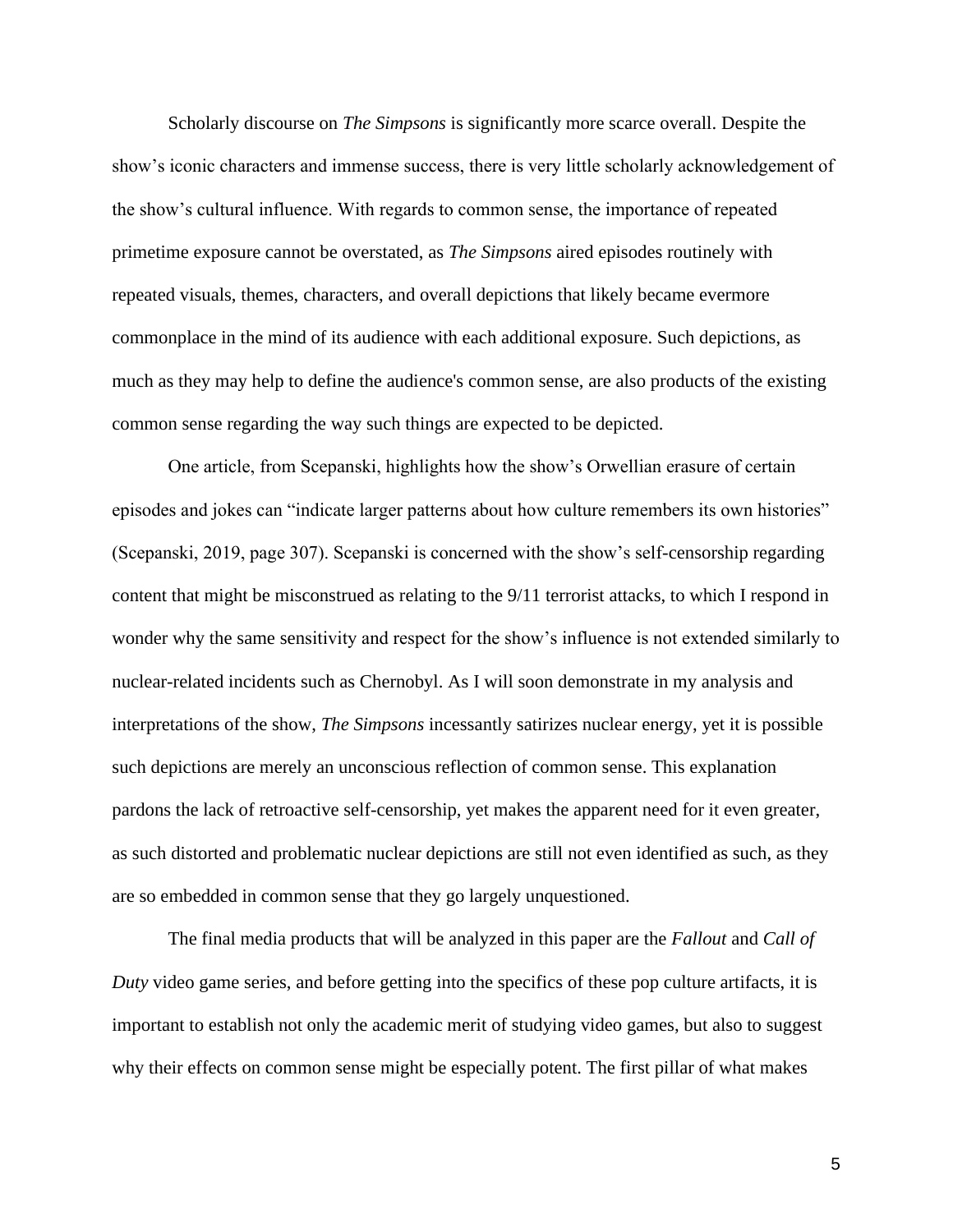video games such an influential media experience is their *interactive* nature, distinguishing this medium as something more than a passive observation. As McClancy notes, there is a kind of "programming" that happens when gamers interact with "a relatively complicated interface system that requires fairly rapid reaction time from the player, [and] rewards players who make those physical movements without conscious thought" (McClancy, 2018, page 11). Gamers are incentivized to internalize these controls to be effective in-game, consequently, their in-game experiences are subject to be similarly internalized. For example, a gamer who has faced dozens of nuclear threats may be similarly programmed to react instinctively, through the same process of habituation, as any driver does when a red light or sign is observed. For the driver, it is a given that red means stop. Similarly, for a gamer, it may be a given that "nuclear" is dangerous.

Schulzke builds on this, arguing for the relatively deeper immersion into a given setting which video games provide in comparison to literature or film, and citing how players "become active participants in creating or perpetuating those problems that make game worlds dystopian" (Schulzke, 2019, page 316). This point, that player choice and freedom seemingly allows for more personal agency within these worlds is imperative. As Schulzke continues: "Games can constrain players' choices in ways that force players to take certain actions.... draw[ing] players into the underlying logic that governs the dystopian world" (Schulzke, 2019, page 324). While video games are often heralded for their ability to allow for player choice, the ironic converse effect is often observed, as the absence of a particular choice can leave the player feeling constrained, or worse, unconsciously *coerced* into acting within the underlying logic of the game. These limited choices are all technically made by the players, but are often suggested or made optimal by the rules of the game, thus manipulating the player's experience, and creating a level of complacency with the world of the game through the illusion of choice. This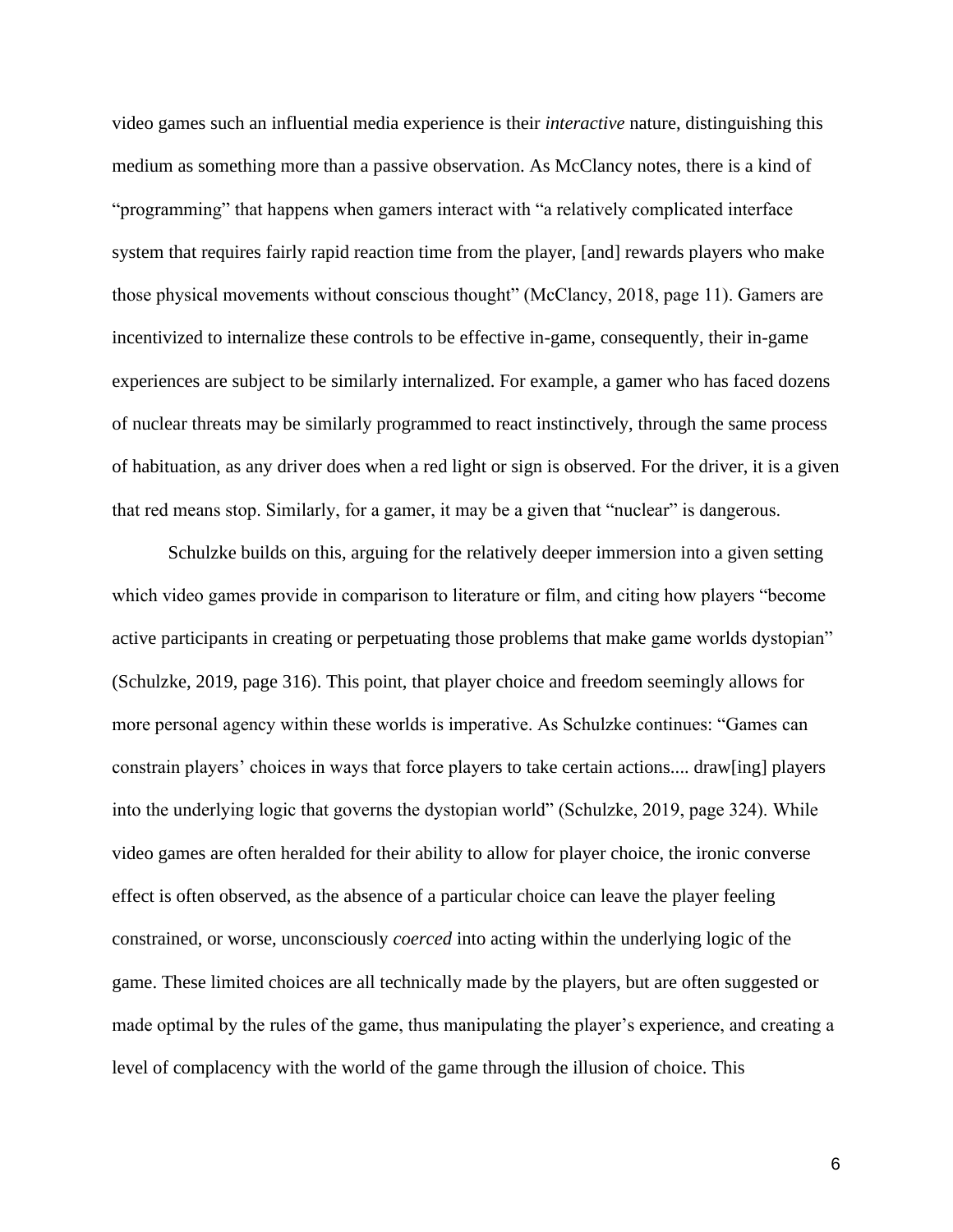complacency may extend beyond the game's mechanics into its visual depictions and messages, implicating these aspects of the game deeper into the player's common sense.

The second pillar of video game importance with relevance to influence as a medium is the concept of *replayability*. Video games often provide a repeated experience, or at the very least, repeated visuals, providing a stronger reinforcement of ideas much like I discussed with *The Simpsons*. However, combined with the aforementioned pillar of programming complacency within digital worlds through restricted choices, replayability becomes a more important concept to address in reference to video games' potential influence on public perception. Matheson cites this concept in relation to a reviewer's praise of a game titled *First Strike*, promoting on the basis that "the replay value is through the roof, since every experience is different. Even without multiplayer, you will come back over and over again" (Matheson, 2015, page 473). This quote establishes both replayability and multiplayer as major attractions with any game, even suggesting in this case that the absence of the latter is made up for by the extent to which the former is present.

With these pillars of programmed complacency and replayability in mind, video games clearly present a significant potential influence on gamers when both pillars are incorporated into a game's design, making their omission from scholarly study pertaining to how media studies potentially influence popular common sense surprising. In a discussion of how *Call of Duty: Black Ops* presents falsified and embellished historical events as secret truths, Pötzsch and Šisler suggest that public memory of such events becomes polluted, noting that "no studies have investigated the interrelation between games and cultural memory" (Pötzsch, 2019, page 4). Similarly, I suggest that the following depictions leave an impression on the minds of the public's collective common sense that nuclear energy is dangerous.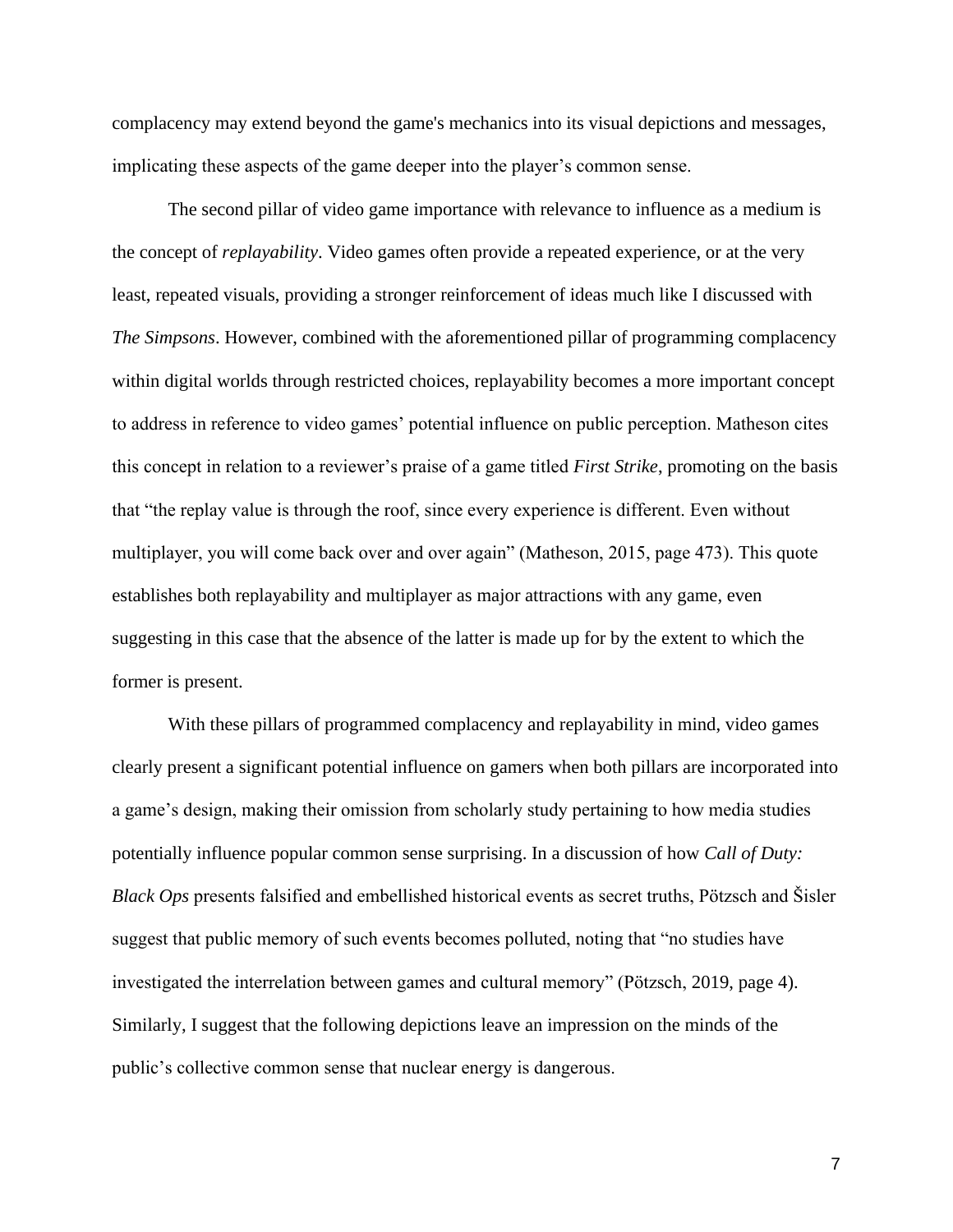As I will show in my analyses of these media artifacts, all of which hyperbolically depict nuclear *anything* with exaggerated potency and imaginatively greater consequences than their real world counterparts, there is a significant potential influence between such portrayals and the current common sense than the public, including media scholars, seems to be aware of.

#### **'Godzilla' Analysis and Interpretation:**

Including the original 1954 film, Godzilla stars in 35 major films, along with other comics, television shows, merchandise, and even a theme park in Seibuen, Japan. Godzilla, alone, holds a significant place in popular common sense, transcending the legacy of the films themselves, as evidenced by the presence of vernacular terms like "bridezilla." Furthermore, the synonymous aspects of the character itself, such as his signature roar and atomic breath, are present in every iteration of the creature, including a plethora of cameos in other media and even direct references to events in the real world, meaning any reference or slight indication of the character brings to mind, as a part of the public's common sense, a dangerous nuclear creature.

Following *Gojira*'s opening scene, which parallels the Bikini Atoll incident with a large nuclear blast at sea, the audience is presented with an inexplicably destroyed village. Scientists with Geiger counters tell the citizens it isn't safe to use the wells due to the radiation, which describes one of the long-lasting effects the real world also had to face with this nuclear threat, further connecting this yet unseen nuclear terror to the Bikini Atoll incident. It becomes clear through the cinematography shortly following this exchange that the entire scene had been inside a giant footprint, showing it was some large creature that had this nuclear effect, connecting both incidents, and establishing this unknown threat as nuclear from the very beginning of the film. Once Godzilla openly attacks, dialogue establishes this more concretely, as scientists note that "high levels of radiation of the kind produced by H-bombs [are] in this sand from Godzilla's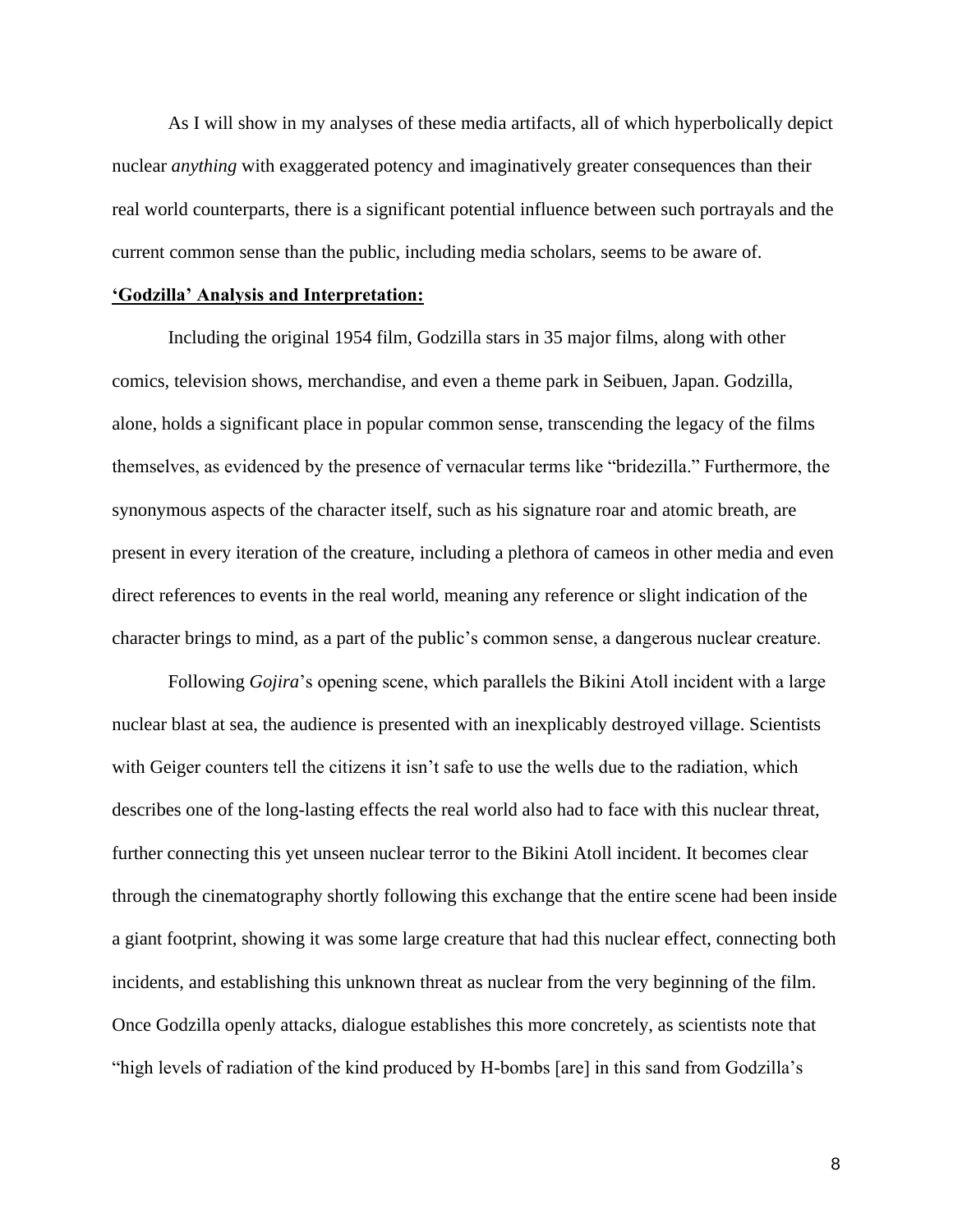body." Following this establishment that the creature is inherently radioactive, people react by yelling phrases such as: "atomic tuna, radioactive fallout, and now this Godzilla to top it off" and "I barely escaped the atomic bomb in Nagasaki -- and now this!" These sentiments define Godzilla as the paradigmatic exaggeration of nuclear dangers, placing the monster in direct comparison to the Hiroshima, Nagasaki, and Bikini Atoll incidents.

Godzilla's first assault on a major city is shown and even televised with a commentator giving a play-by-play on the destruction, stating "Godzilla's leaving a sea of flames in its wake! For those watching at home, this is no play or movie. This is real, the story of the century!" This meta quote is accompanied by destruction on an unimaginable scale, as Godzilla tears through and sets aflame an entire city. The visuals parallel a level of destruction only ever seen in the real world at Hiroshima and Nagasaki, and the commentator stating that this is "no play or movie" once more establishes the truth that destruction on this scale truly *isn't* confined to fiction, as this amount of destruction can be caused by a similar nuclear menace in the real world.

Dr. Serizawa, a scientist studying the effects of oxygen, creates a device capable of destroying oxygen in water, immediately killing anything inside. His fish's instantly revealed skeleton floats to the bottom of the tank during his demonstration while Serizawa explains that "just a ball of this substance...could lead humanity to extinction, just like the H-bomb." This quote quite plainly equates this fictional technology of catastrophic potential with the nuclear weaponry humanity already possesses. Furthermore, Serizawa laments that "adding another terrifying weapon to humanity's arsenal is something I can't allow", at first refusing to use this technology against Godzilla. Later in the film, given no other alternative, Serizawa uses this power to kill Godzilla, and stays in the water alongside the monster, sacrificing himself as well, hoping to prevent such powerful technology from ever again being weaponized.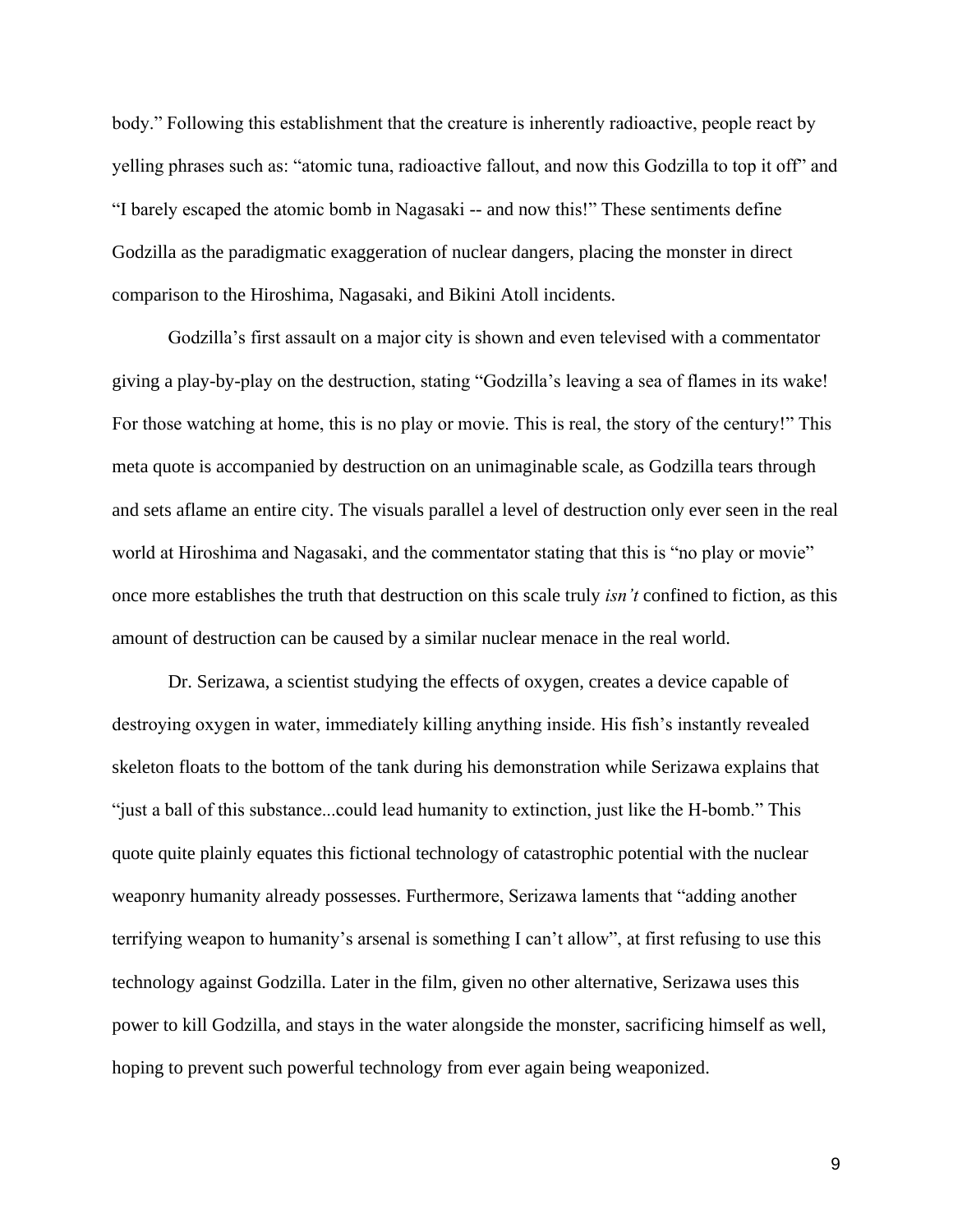The subtext of this scene, where the scientist dies by his own creation in an attempt to seal it away from ever again being used, to kill a creature that the film has already established as a metaphor for the real world equivalent of such a terrifyingly strong weapon, clearly asserts that such weapons of mass destruction shouldn't exist. Furthermore, by introducing an even more powerful fictional weapon, the oxygen destroyer, as the only thing capable of toppling a nuclear threat like Godzilla, this film issues two ominous warnings: first, that there is no *real* higher power than nuclear, as only something fictional is capable of defeating Godzilla; and second, that such an unimaginably more horrible device is inevitably on the horizon thanks to the Pandora's box of nuclear destruction humanity has opened.

The final words of the film further reinforce this sentiment of growing danger on the horizon, while simultaneously bringing the focus of the film back from the speculatively more dangerous and fictitious example to the present day message in 1954: where an onlooker warns that "if nuclear testing continues...then someday, somewhere in the world… another Godzilla may appear." This statement, especially the part regarding somewhere in the world, is Japan warning that this is not only a horror they have endured, but something that can and likely eventually *will* happen to others, once again instilling fear of the prospective destructive future of "nuclear testing." The nuance of this phrasing, omitting any implication of weaponry or war at all in this context, suggests simply that "nuclear testing", in general, is destructive, dangerous, and unnatural, even when not purposefully weaponized, leading to catastrophic repercussions.

In 1995, Toho released *Godzilla vs. Destroyah*, which modified Godzilla's representation of nuclear dangers to act as a metaphor for the Chernobyl disaster that had occurred less than a decade earlier. Dialogue in the film reveals that "Godzilla's power source, which is equal to the heart in a man, is nothing but a power reactor", and that "nuclear fission is Godzilla's source of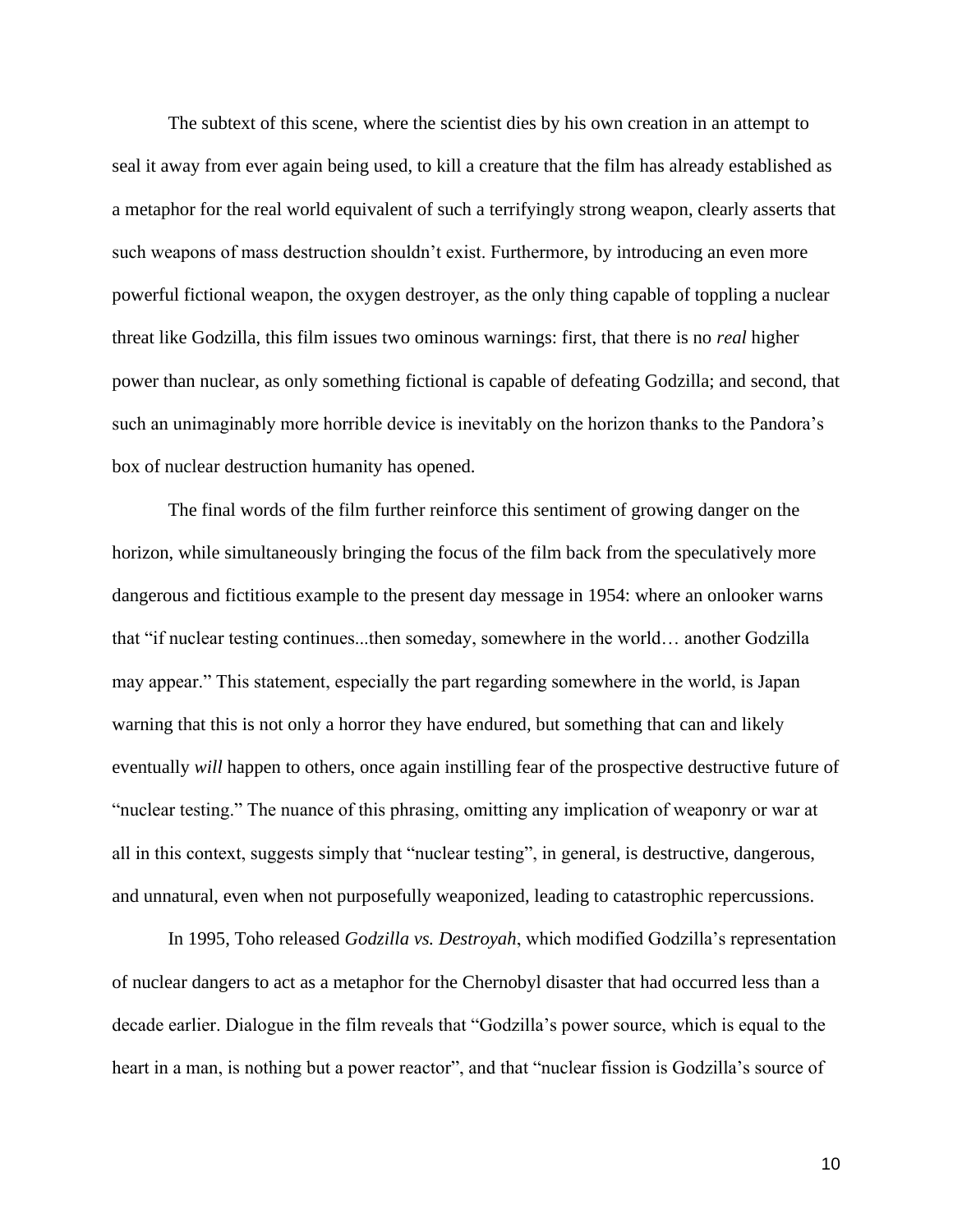energy", signifying the monster as a kind of walking nuclear reactor. As scientists explain, Godzilla is experiencing an increased rate of fission (much like what caused the meltdown at Chernobyl), which will result in an explosion more devastating than "all nuclear weapons put together. A burst of energy unseen since time began…vaporizing everything we know." This is constantly reinforced by Godzilla's visual design in this film, where cracks in his skin glow bright red and pulse, like a volcano on the verge of eruption. Despite his titular opponent, with the powers of an oxygen destroyer, and a freezing agent made by the humans, Godzilla's meltdown still arrives.

During this meltdown, Godzilla emits a large cloud of smoke along with changing colors and brilliant pink and white powder, to which an onlooker gazes in awe saying "what radioactivity!" After Godzilla has melted away into nothing more than a cloud of radioactive dust and lava, more bystanders note that "it looks like we paid for it in the end. All of it. All that stupid use of nuclear energy." These comments reinforce the visuals, clearly indicating all the destruction resulting from both the epic battle and Godzilla's meltdown; and attributing it all to "that stupid use of nuclear energy." However, in the final shot of the film, through a clearing smoke cloud, Godzilla is seen standing tall and roaring once more. This is Godzilla's son, Junior, who had been killed by Destroyah, revitalized, taller and stronger than ever in the wake of Godzilla's meltdown. Immediately following this, the credits roll accompanied by footage from *Gojira*, where the monster destroys Tokyo. The message in the climax and denouement of this film are clear, that no matter what new technology humanity employs to mitigate nuclear threats, whether a freezing agent or a fictional oxygen destroyer, meltdowns are inevitable, and that in the wake of every nuclear disaster there will always be another Godzilla. While this film does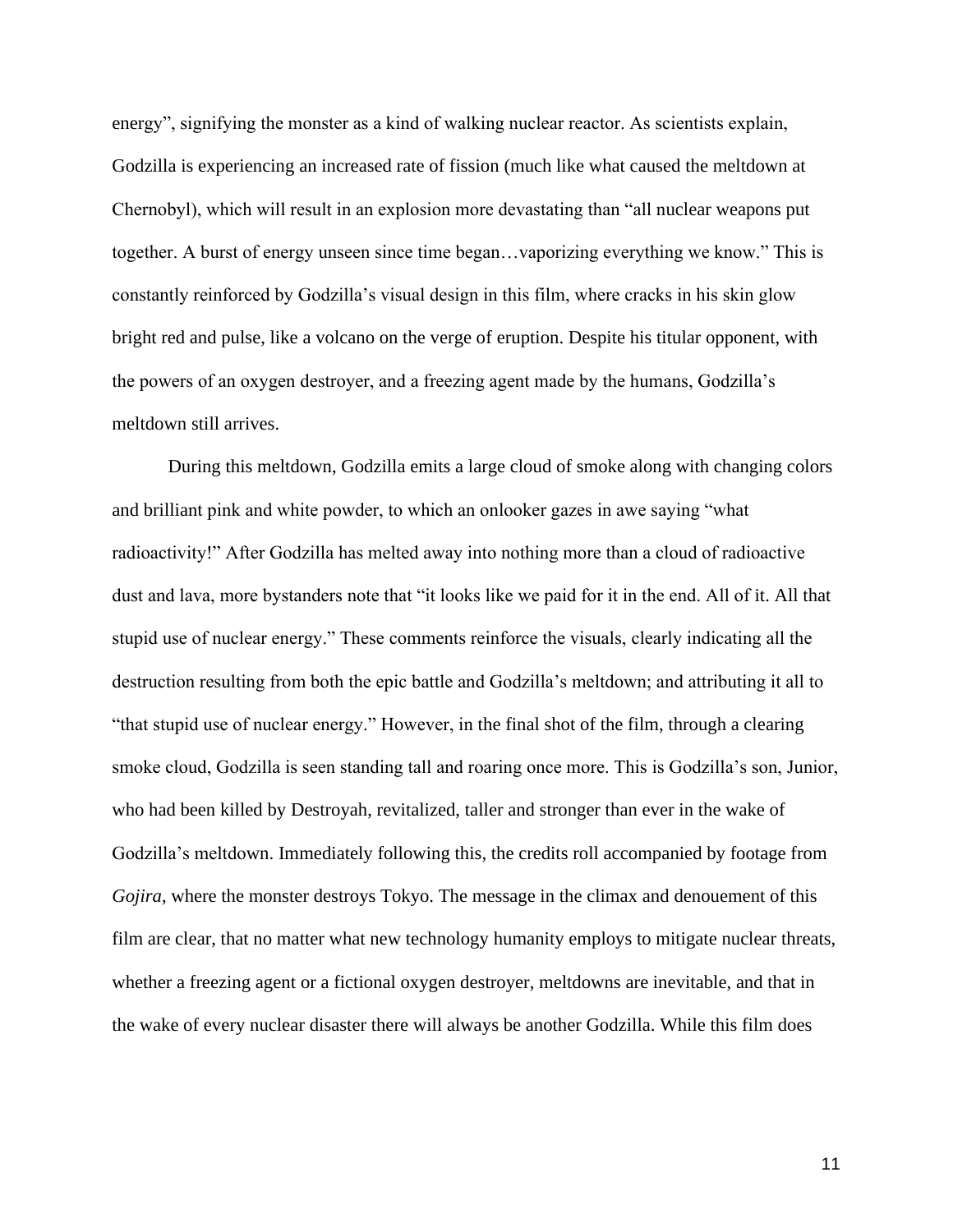position Godzilla as humanity's ally against the cruel Destroyah, the collateral damage is immense, and whether this nuclear titan is friend or foe, its power is beyond humanity's control.

In 2014, an American Godzilla film was released that furthered this sentiment in the wake of the 2011 Fukushima meltdown, once again depicting Godzilla as a force of nature beyond humanity's capability to control, and framing any attempts to do so as hubris. The film establishes Godzilla, along with the MUTOs (Massive Unidentified Terrestrial Organism), as hailing from an age "millions of years older than mankind", from "when the Earth was ten times more radioactive than it is today… consum[ing] this radiation as a food source." While this has been a scientifically incoherent explanation for Godzilla's size in films for decades, by extending this logic to the MUTOs, this film perpetuates such a myth about radiation sustaining titanic creatures on a more general scale, beyond the already established character of Godzilla.

Later in the film, after a successful push against intervening with nuclear weapons to stop the monsters, Dr. Serizawa stands stoically and states that "the arrogance of man is thinking nature is in our control, and not the other way around. Let them fight." This scene, presented as a summation of the film before its indulgent climax, pointedly suggests that nature (in this instance, three titanic nuclear monsters) are better left to their own devices without humanity's meddling. To interfere here with the nuclear titans will be similar to the arms race in the Cold War, where humanity will only continue to escalate the danger to an excessive extent. Dr. Serizawa is proven right in the film's climax, when Godzilla defeats the final MUTO via decapitation while firing his atomic breath directly into its mouth alongside a swell of music, cementing himself as the alpha predator Serizawa hypothesized him to be. The imagery suggests that a nuclear menace (whether warhead or titanic beast) is only able to be defeated by a parallel or greater nuclear menace, both of which are beyond what humanity is capable of controlling.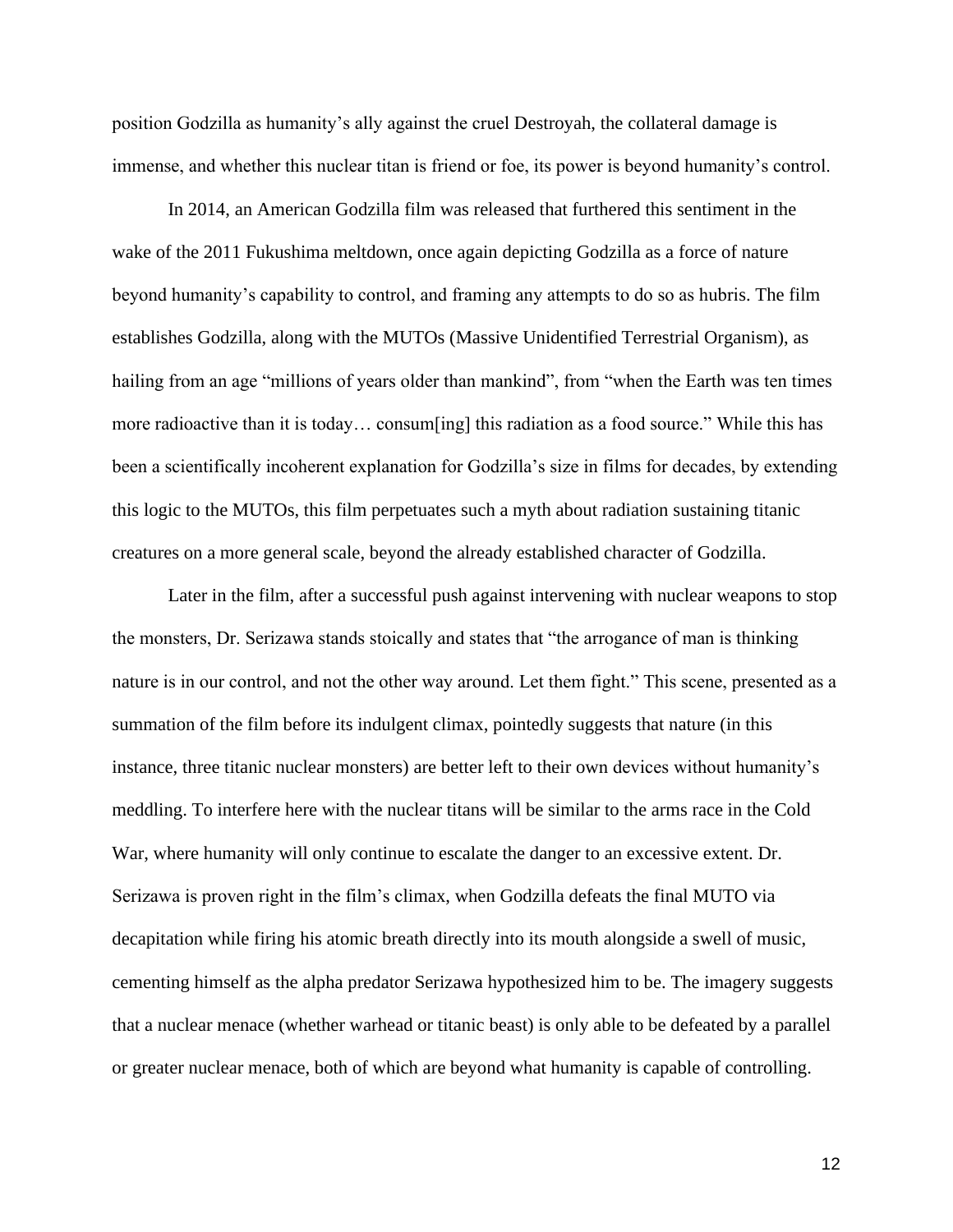In 2016 *Shin Godzilla* was released, Japan's first Godzilla film since the Fukushima meltdown in 2011, which featured heavy commentary on the bureaucratic government's inability to effectively respond to the multi-staged disaster at hand. Godzilla, who is seen constantly mutating before the horrified onlooker's eyes, is nightmarish in this iteration, constantly adapting to the threats at hand and escalating in destruction just like the earthquake, flood, and subsequent meltdown in Fukushima. This horrifying visual depiction is attributed to "dumping of radioactive materials", which also explains why it can mutate into "an entirely new lifeform." Godzilla is also described as having "something akin to a nuclear reactor in its body", clearly establishing this creature from the very beginning as a product of humanity's mishandling of nuclear materials, and a personification of the consequences.

Godzilla's atomic breath, like every aspect of the creature, is significantly more horrific in this film. Godzilla concentrates the flames into a bright purple beam that cuts through the skyline, firing from each of his dorsal fins into the sky to stop an aerial attack. These beams are depicted as unstoppable, extending far beyond the reach of the frame, and accompanied by music suggesting a deep sense of dread and epic, perhaps Biblical importance. An onlooker notes this monster is "truly a god incarnate", as Godzilla stands amongst a sea of fire. This scene, unlike most depictions of the character outside of the original 1954 film, establishes Godzilla once more as a threat of infinite destructive potential, something terrifying and unstoppable. As one newscaster notes the next day, "to describe what I'm looking at right now is apocalyptic. It's almost like looking at the historic photos of Hiroshima and Nagasaki after the bombs were dropped." This scene effectively reproduces for a whole new generation born decades after World War II the intrinsic horrors of nuclear devastation which Godzilla was originally meant to portray. In this context, a subsequent quote from a Japanese politician in response to a request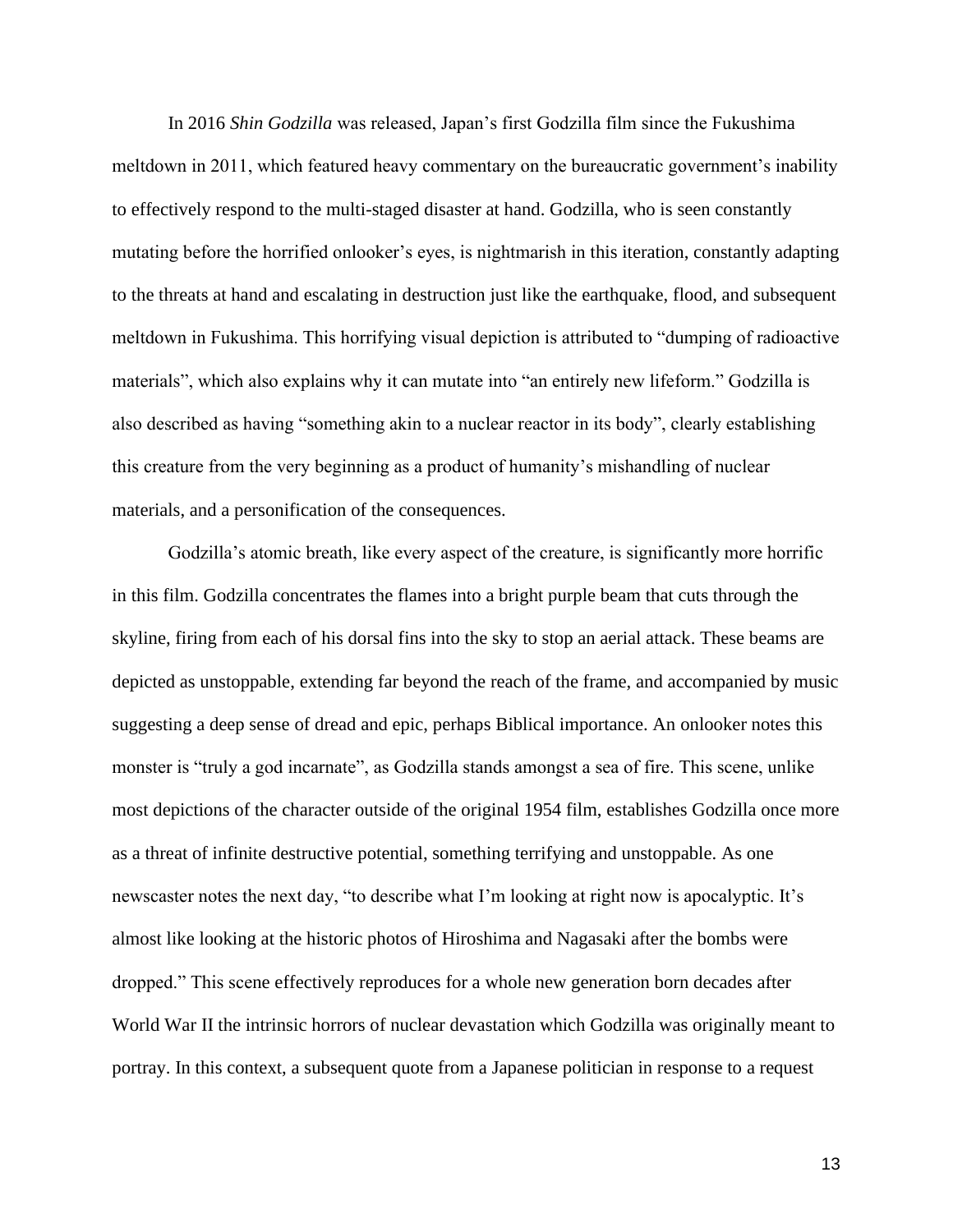from the U.S. to nuke the creature, saying "man is more frightening to me than Godzilla" is made all the more impactful, suggesting once more that humanity is unfit to wield this power, and that it becomes more frightening when irresponsibly handled.

This sentiment is built upon in the final shot of the film, after freezing the creature, where a grotesque web of tangled human-like corporeal figures in agony reach out of Godzilla's tail (See Figure 1), suggesting humanity is the root cause of this nuclear destruction personified by Godzilla. Furthermore, this image suggests that our attempts to halt nuclear devastation are futile, as even in Godzilla's final moments, it was attempting to spawn more of itself to carry on its legacy and reproduce. The ominous potential for further danger is corroborated through this imagery and the prior dialogue from an American contact that "the countdown was only suspended, but it'll restart if Godzilla begins moving again. Nuclear weapons will be used if that happens", to which her Japanese counterpart replies that "all mankind must coexist with Godzilla."

This suggestion at the inevitability of nuclear disasters, especially in the wake of the recent tragedy at Fukushima, is especially unsettling. Additionally, by personifying nuclear destruction on a nightmarish scale far beyond any other film in the series since the original, it also suggests that the *real* nightmare of dealing with such intrinsic potential dangers is that people are unfit to harness said power. These sentiments are further reinforced into common sense in a very different media artifact: *The Simpsons*.

#### **'The Simpsons' Analysis and Interpretation:**

*The Simpsons* is the longest running scripted show on TV, and thanks to this history and unique visual style, it has carved a name for itself as a cultural phenomenon. In addition to their primetime timeslot, the Simpsons family have been featured in televised parades, theme park attractions, and other highly publicized crossover episodes, most of which relate to one of the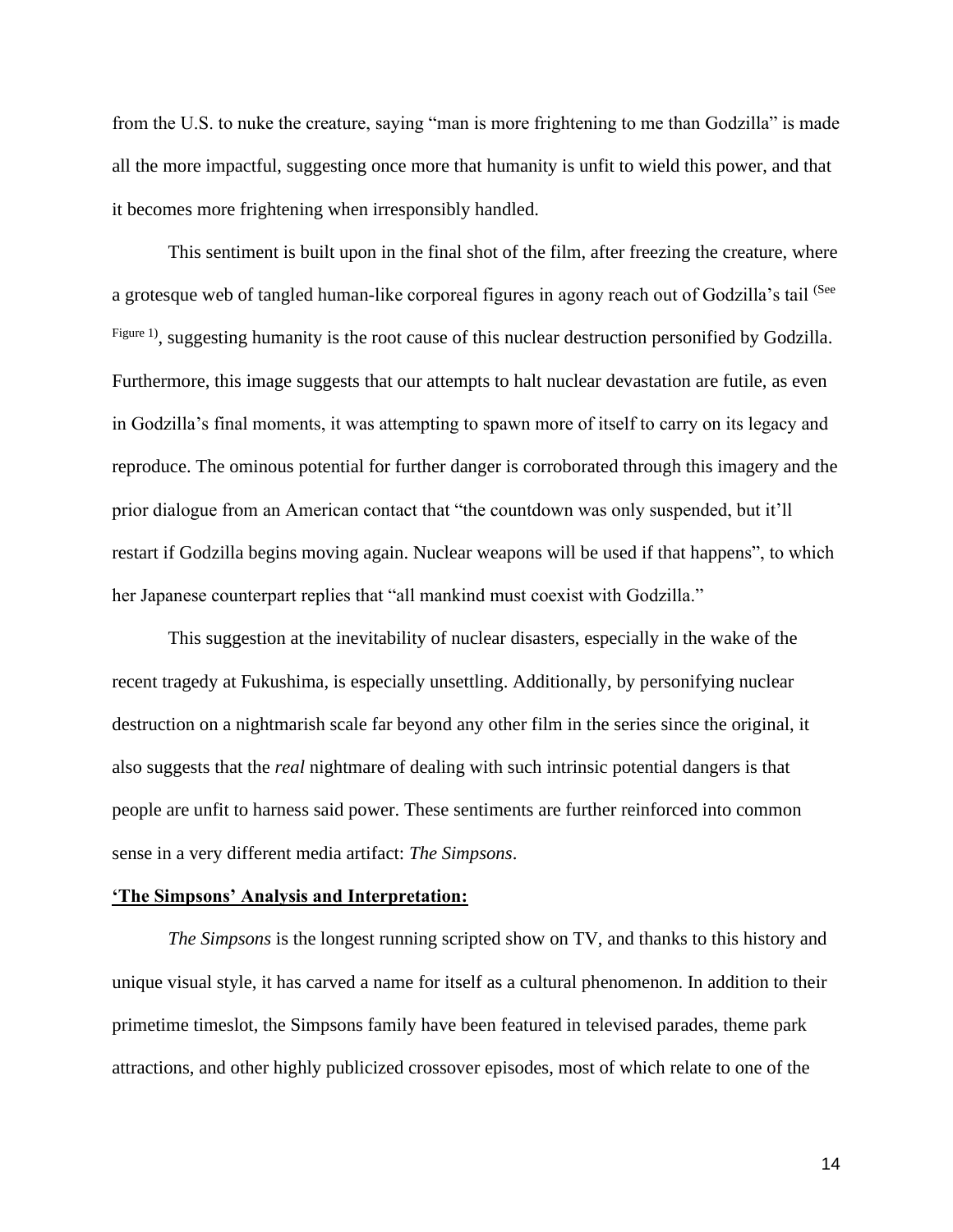show's defining characteristics: its copious commentary on nuclear energy. Especially during the first seasons of the show only two years after the Chernobyl meltdown, where ratings were at almost 30 million viewers, this repeated routine exposure to distorted nuclear imagery becomes a powerful mechanism for influencing common sense (McCarthy, 2017). While the show's treatment of serious topics such as nuclear power plants, the intelligence of the employees involved, and the effects of their waste on the environment is satirical, the *repetition* of themes, imagery and characters relating to nuclear energy potentially plants a fertile seed in the minds of viewers that such depictions are more commonplace.

While there is a myriad of repeated imagery throughout the more than 30 seasons of the show, such as Homer asleep on the job as a nuclear safety inspector at the plant, or radioactive waste dumping resulting in Blinky the three-eyed fish, there is one particular joke that is repeated so often that it is present in almost every single episode, since it is made in any episode that features the show's standard intro. During the show's title sequence, there is a scene where Homer is first shown at his job, carelessly throwing a bright green radioactive rod haphazardly away at the end of his shift, which falls into his shirt. Later in the sequence, while driving home, Homer takes the rod out of his shirt and tosses it out of the car window with no regard for where it lands or what it might affect <sup>(See Figure 2)</sup>. This two part gag is present at the start of almost every episode, even after the major revision of the title sequence in 2009 at the start of season 20, where the intro was significantly changed.

Furthermore, many episodes build on this scene presented in the title sequence, showing hyperbolic effects of nuclear radiation, particularly when it is mishandled and dumped haphazardly as described above, but none more infamously than the fourth episode of the show's second season 'Two Cars in Every Garage and Three Eyes on Every Fish.' In the episode, Bart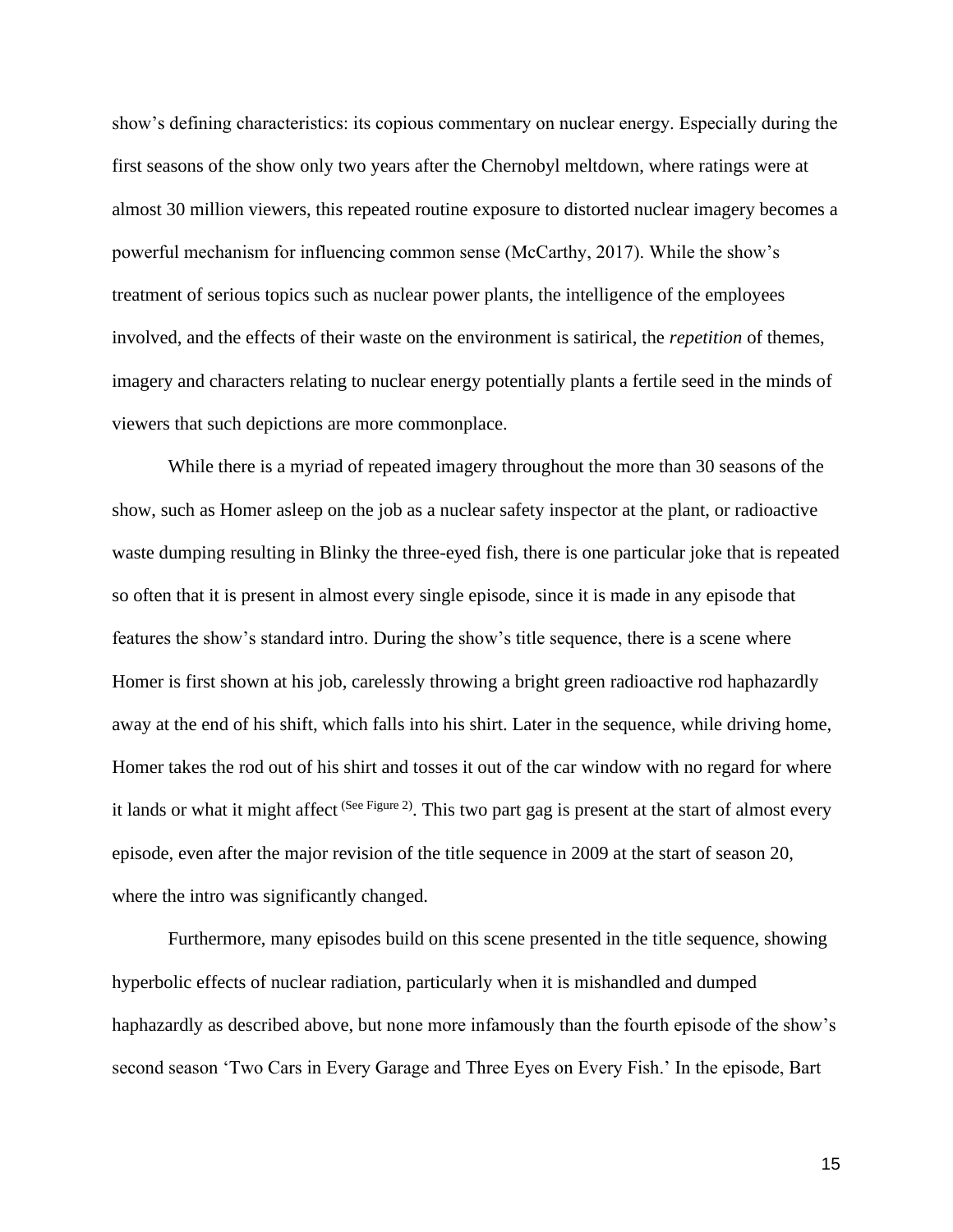Simpson catches a three-eyed fish, and the camera pans to show the nearby nuclear power plant, clearly suggesting that irresponsible dumping of radioactive waste has caused this mutation. A government inspection team visits the plant, and their Geiger counters are immediately engaged, to which Mr. Burns, the laughably evil and greedy owner of the plant and 'Scrooge' of *The Simpsons*, suggests that this is simply "normal background radiation." A montage then ensues of Burns leading the team around the plant and offering similarly weak excuses for large cracks in the cooling towers fixed with chewing gum, a plutonium rod being used as a paperweight, and a leak of bright green goo from an overhead pipe which burns through a clipboard, that Burns explains has "always been like that." His willful negligence and poor excuses during this inspection indicate a complete and utter disregard for safety, and highlight his sole concern for monetary consequences. This is confirmed after, as Burns fails to bribe the inspection leader to turn a blind eye to the "342 violations I have observed at your plant today."

In an attempt to save face on the charges brought against the plant's dumping of radioactive waste, Burns runs for local office, and campaigns on TV by stating Blinky (the threeeyed fish) is a product of "natural selection", and certainly not evidence of nuclear mutations. This quote is so important because it comes *from* Burns, a character who obviously lacks credibility, and to hear him saying this thing is "natural" highlights just how *unnatural* it truly is. In the climax, in front of the media, Marge Simpson serves Mr. Burns a Blinky fillet, and he spits out the first bite he struggles to take, showing plainly the meat *is* tainted by the radioactive waste dumping (similarly to the well in *Gojira*, and the Atoll incident it references). This early episode, near the apex of the show's popularity, frames nuclear plants as (1) having irresponsible waste dumping practices resulting in horrendous mutations like Blinky, (2) being compromised of bungling idiots such as Homer who is shown asleep on the job on two separate occasions in this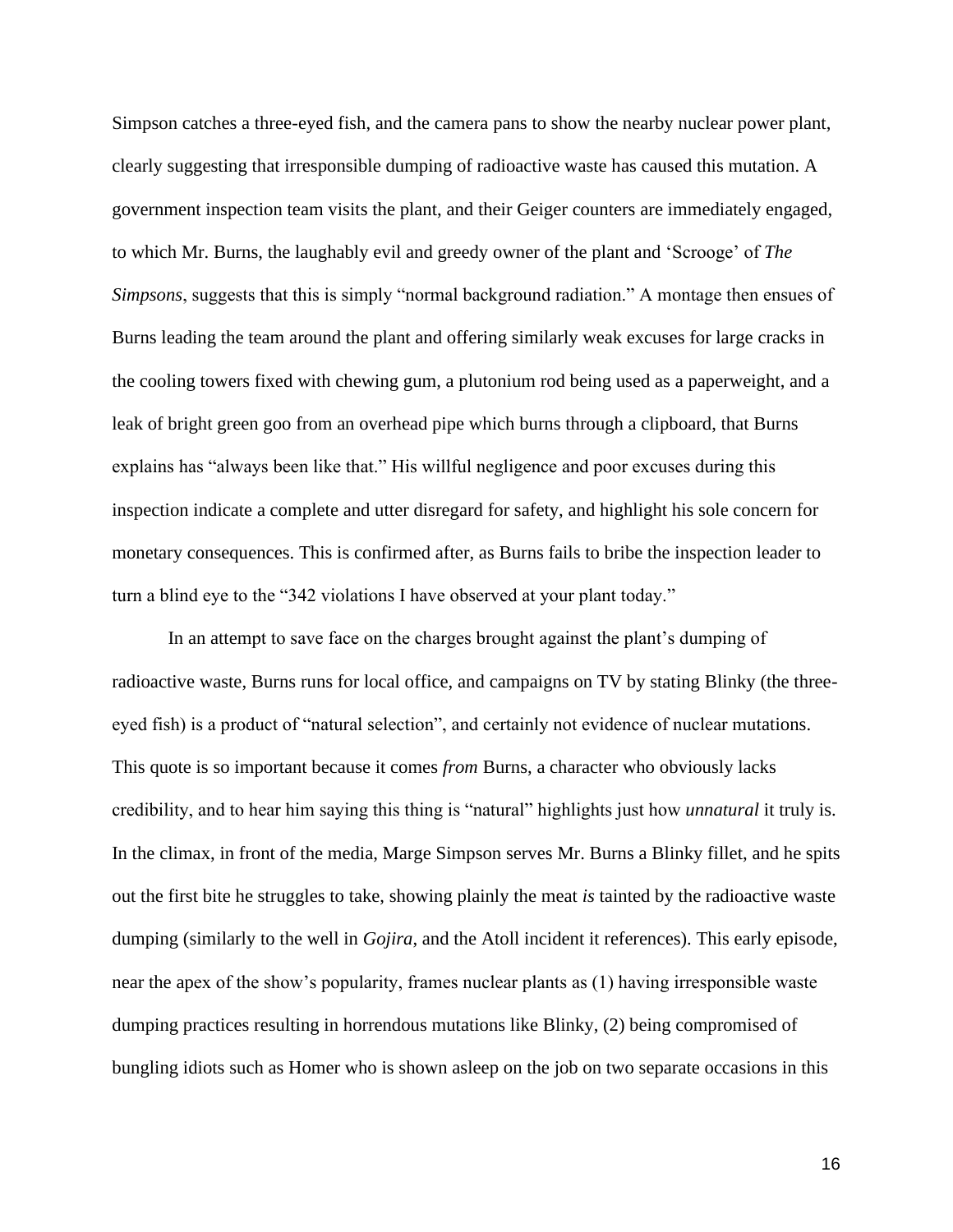episode alone, and (3) being run by greedy men who don't care about either of the two previous points so long as his wallet isn't inconvenienced.

This episode aired months after executive producer, Sam Simon, had been invited to a nuclear plant in San Onofre, CA, after similar content in previous episodes had "offended a lot of people in the energy industry...confusing and frightening viewers by portraying nuclear power plant personnel as bungling idiots", after which Simon had responded by saying the show would phase out "cheap shots" at nuclear energy, along with the character of Blinky altogether (L.A. Archives, 1990). Despite this statement, many *other* three-eyed fish almost identical to Blinky would appear in future episodes, along with a variety of jokes at the expense of nuclear energy, especially with regards to Homer being a bungling idiot on the job.

Homer's inability to responsibly operate a nuclear power plant is a central part of his character, present in every episode's opening sequence and used as a joke as far back as the very first episode that aired December 17th, 1989 ('Simpsons Roasting on an Open Fire') where Homer fails to notice a dial move to "danger" right in front of his face. While these aspects of Homer's character were well established by 1991, 'Homer Defined', which aired on October 17th of that year, features a very deliberate titular gag which hammers the point home. After resorting to "eenie meenie miny moe" as the method for guessing which button will stop a nuclear meltdown at the plant, Homer's face appears next to the word "lucky" in the dictionary. At the end of the episode, his face appears next to his own name in the same dictionary, defined as "American bonehead", citing the phrase "to pull a Homer" to mean "to succeed despite idiocy." This titular gag defines Homer's character not only in this one episode but throughout the entire series, extrapolating in clear language what can be visually observed in a myriad of other examples: that Homer is only capable of avoiding crises (*he* likely caused) by miraculous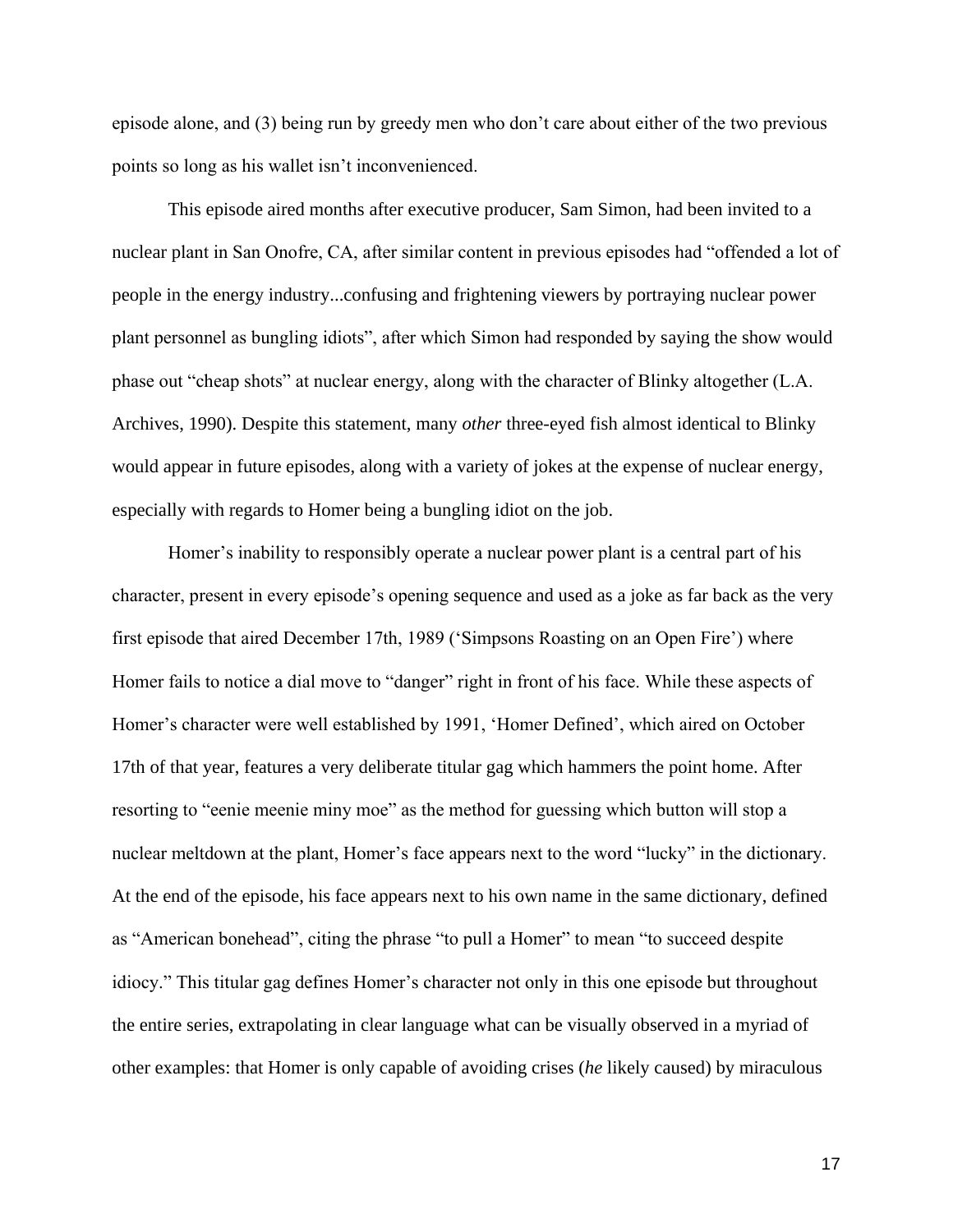interventions. In consistently and frequently depicting dumb luck as the only arbiter preventing catastrophic chaos, the show offers an uneasy suggestion that similar unseen 'almost-disasters' may constantly be happening behind the scenes in real life nuclear plants.

The repetition of such ideas as presented in the show, especially those that are tied to important plot points that audiences are more likely to remember, creates a potentially significant influence. Repeated exposure to the idea that Homer is an idiot, or that Burns is greedy, even outside of the direct commentary on what respective negative traits mean for contending with nuclear plant safety, reinforce said ideas that those in charge of nuclear power shouldn't be trusted with such responsibility. This idea, that humanity is unfit to harness power as great as nuclear fission, is a common theme through both *Godzilla* and *The Simpsons*, as well as the idea that unnatural mutations and horrific creatures can result from radiation, often via irresponsible dumping. Both mediums explored thus far, films and television, have their respective strengths in epic scale and repetition respectively, but it is with video games, which exemplify both strengths in spades, where perhaps the most damaging depictions of nuclear threats are found, which would logically stand to have the greatest potential influence.

## **'Fallout' and 'Call of Duty' Analysis and Interpretation:**

Building upon the aforementioned idea that interactivity provides an especially potent experiential vehicle for reinforcing common sense, this section turns the analysis to some specific nuclear depictions from the *Fallout* and *Call of Duty* video game series. Beginning with *Fallout*, described as a combination of "a retrofuturist aesthetic with a post-apocalyptic one... [featuring] two imaginary histories: one in which the future of the Fifties came to pass, and one in which that future was destroyed" (McClancy, 2018, page 3). Each *Fallout* title takes place well after a nuclear holocaust destroyed the world in 2077, leaving the player to explore a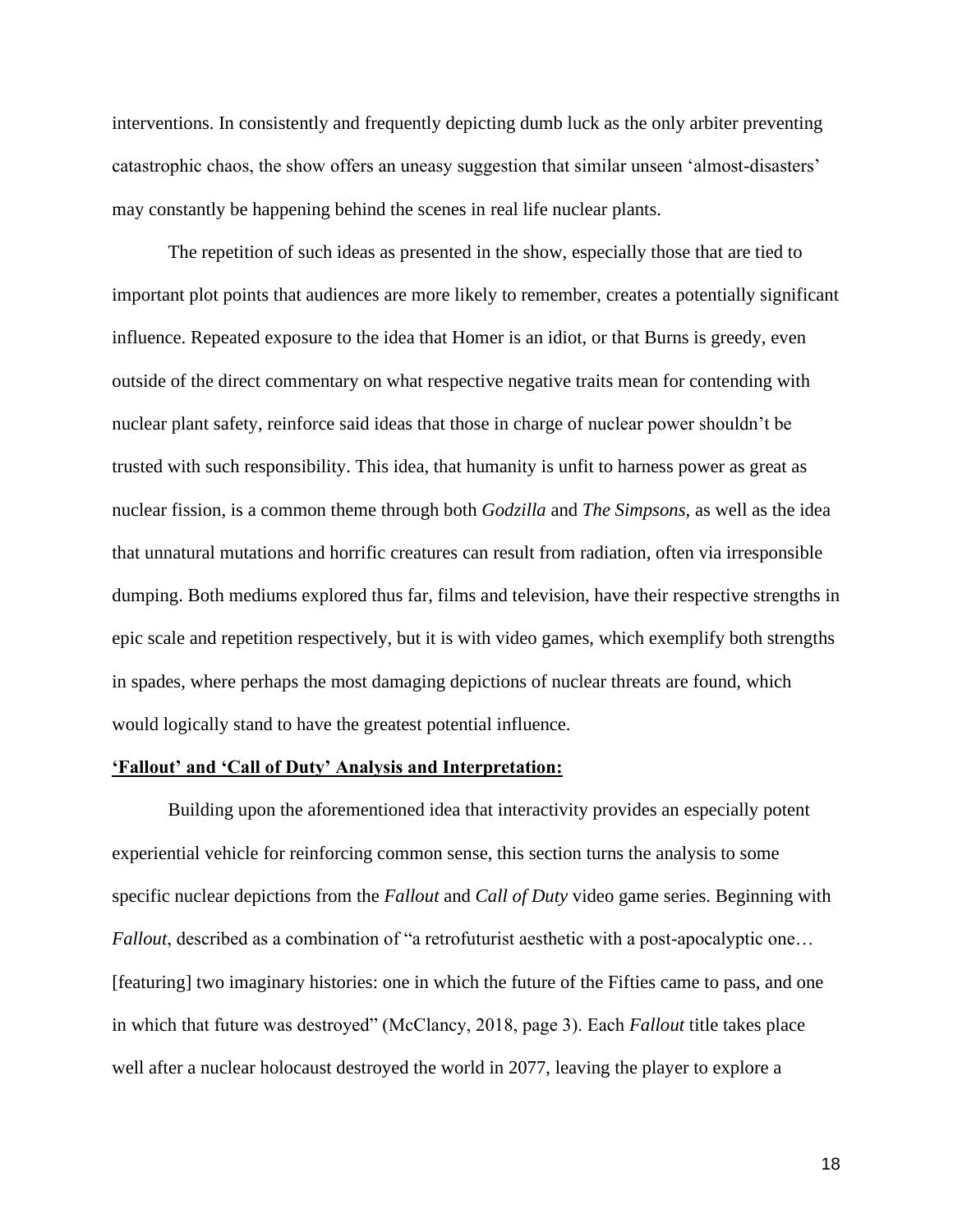desolate world blistered beyond recognition and infested with nuclear dangers of all kinds. Within my first 10 minutes of playing *Fallout 76*, I was confronted by a "radroach", a cockroach exposed to nuclear radiation which resulted in it growing to the size of a large housecat. This monster forced me and my ally to defend ourselves with machetes. While this first encounter with a fantastical mutation was frightening, not to mention violent, it is incredibly tame as compared to most mutations depicted throughout this series. One such example that is particularly horrifying would be the centaurs found in *Fallout 3*, enemies that are victims of artificially galvanized evolution that spit radioactive projectiles  $(See Figure 3)$ . As with the oxygen destroyer in the *Godzilla* series, here we see a conflation between nuclear dangers and even more horrifying inventions of humankind, personifying and demonstrating the inherent nuclear dangers, and amplifying them by association with an even more unnatural and fatal force.

However, *Fallout*'s most imperative quality lies in the way its title is reflected in virtually every aspect of the world, as even aside from these monstrous mutations there is always a reminder that *nuclear* war and *nuclear* energy are what led to this destroyed future. As noted before, this post-apocalyptic aesthetic permeates the landscape, where remnants of a bygone optimism provide a sarcastic criticism of the past. For example, by contrasting the bright idealistic posters with their torn and scorched edges, faded colors, and destroyed adjacent buildings, the developers highlight a dichotomy in American optimism with our own selfdestructive nature, the aftermath of which is inescapable in this world. To juxtapose these elements and highlight how wrong that optimism was about the future is not only chilling but inherently thought provoking, as it invites the player to wonder what present day optimism we collectively hold in the 2020's which might be looked back on similarly in another hundred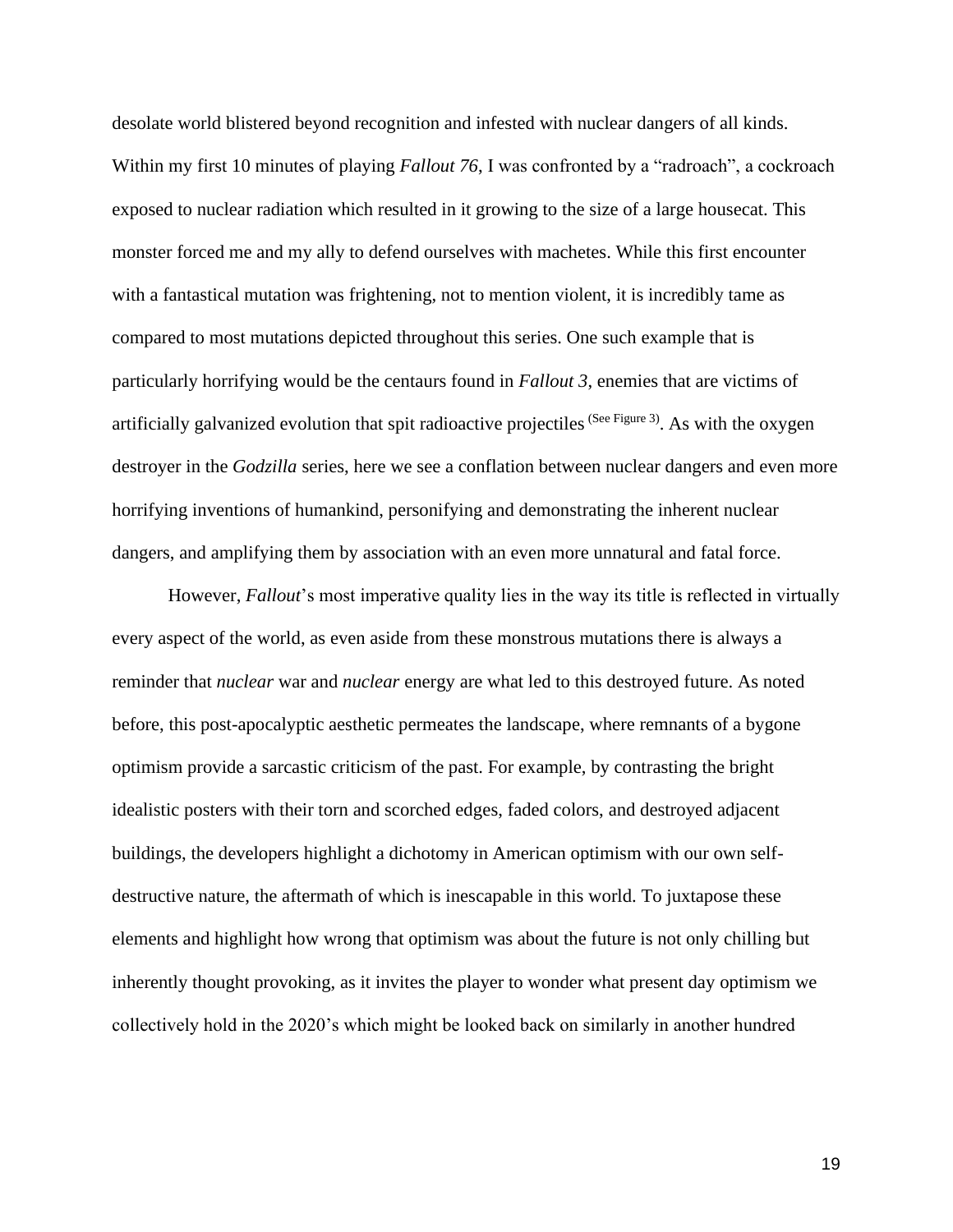years. Specifically, it suggests we might want to be less naively optimistic about nuclear technology.

Unlike the worlds found in *Godzilla* and *The Simpsons*, which are terrorized by a nuclear disaster and the ever present threat of one respectively, *Fallout* operates entirely within the aftermath of a terrible nuclear disaster which has already come to pass, completely permeating every aspect of the world. Once again, within my first 10 minutes of playing *Fallout 76,* I found myself crossing a stream contaminated with nuclear waste, and as soon as I stepped foot in it, I heard a Geiger counter go off, and my health bar began to deplete as a red trefoil (the radioactivity warning symbol) appeared alongside it. These nuclear interactions are omnipresent in the world of *Fallout*, and despite not being as imposing as a fight with a centaur, these interactions speak to the much more realistic long-term effects of radiation.

The way the game depicts taking damage from exposure to radioactive agents, such as this water, is more realistic in comparison to some of the other nightmares in this world. However, as with non-human characters in *Godzilla* and *The Simpsons,* in these games humans don't die of radiation; they often transform into some kind of abomination. In fact, some ghouls (the in-game name for mutated humans that can still function despite their cadaverous appearance), live longer because of their exposure to nuclear radiation and are even *healed* by it. This scientifically ludicrous effect, contrasted with the fatal effects radiation is observed to cause in real cases of human exposure, is made perhaps less jarringly false by its association with the more realistic portrayal of gradual damage sustained when players themselves are exposed to radiation. If these portrayals are subject to make more of an impression due to the medium's interactive nature, accentuated by the repeated exposure and reinforcement of said depictions every time the player encounters an enemy, ally, or even the general environment, there is a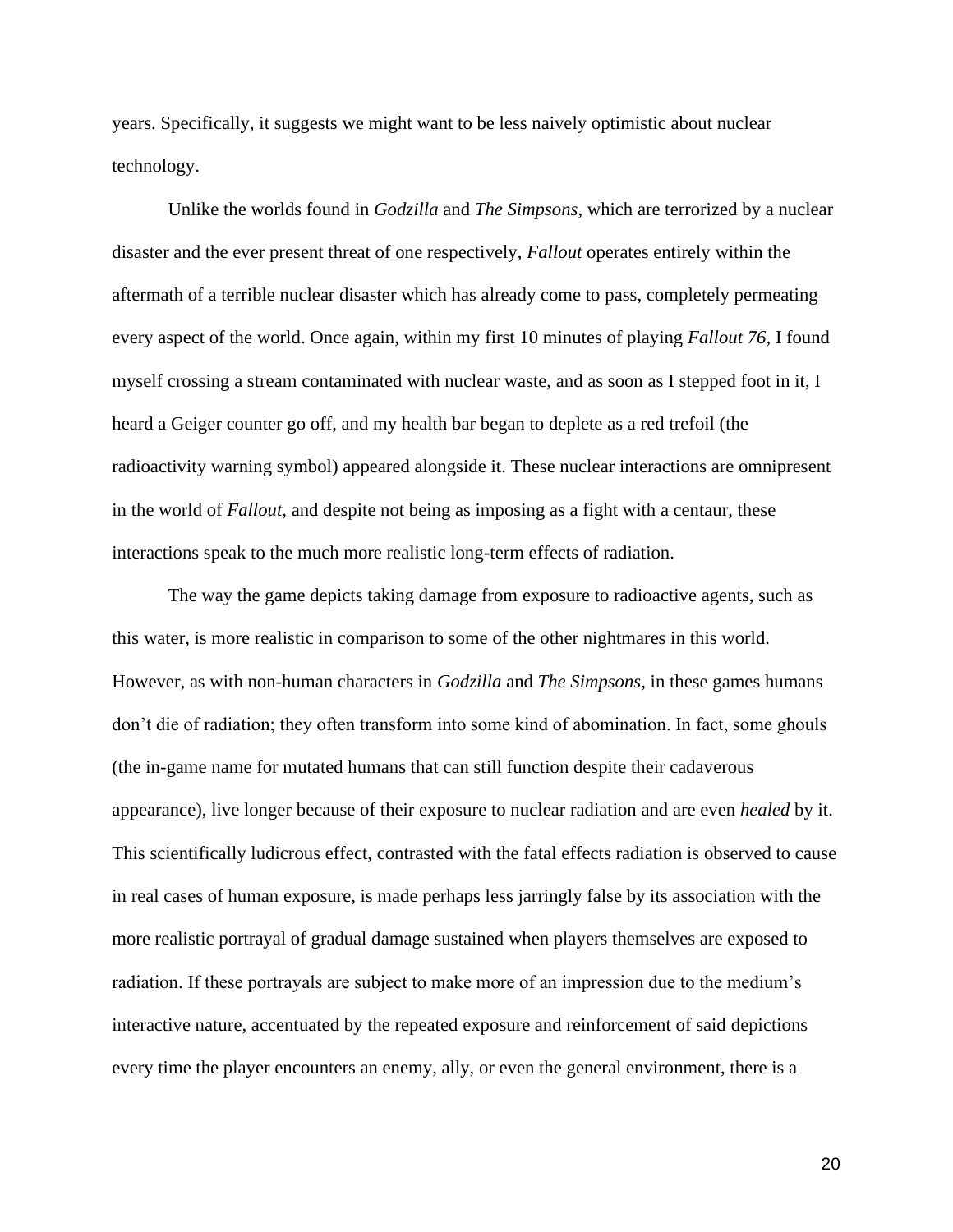significant potential that players will internalize at least some of these negative experiences. Intertextuality with previously addressed nuclear depictions furthers this likelihood.

For example, in *Call of Duty: Infinite Warfare*, there is a direct reference to *Godzilla*'s genre of films with the meta 'Attack of the Radioactive Thing', where the player is transported into the world of a film infested with zombies that features a titular monster of colossal size, an already-established image that makes sense *because* of Godzilla's influence over common sense. This 'radioactive thing', is a giant crab beast clearly insinuated through the abundance of green ooze and Geiger counter noises to be dripping with radioactivity. This same green ooze is used to block the player from straying outside the confines of the playable area, as they will rapidly take damage and eventually die if they are exposed to too much. This experience, in particular, directly echoes those depictions found with *Godzilla* and *Fallout* with similar visuals and gameplay, further reinforcing the idea that nuclear waste can result in giant monsters *and* that said waste is incredibly dangerous. (See Figure 4) While the latter of these is true, the speed at which one dies if exposed to said radiation (less than 2 seconds unless special upgrades have been acquired), provides an intense fear of accidentally exposing oneself to these substances.

In *Call of Duty: Black Ops Cold War*, in addition to normal zombies, there are megaton zombies, clad in hazmat suits, which glow bright green and throw projectiles that have a similar damaging effect when near the player. When first introduced, there is a high chance a side character will warn the player that "a radioactive specimen is moving towards you. Its radiation levels are through the roof! That thing's practically a walking atom bomb", echoing the descriptions found of Godzilla in films discussed above, personifying established nuclear dangers through these creatures. These radioactive zombies deal significantly more damage than normal zombies, and require more firepower to defeat, even splitting in half to produce two more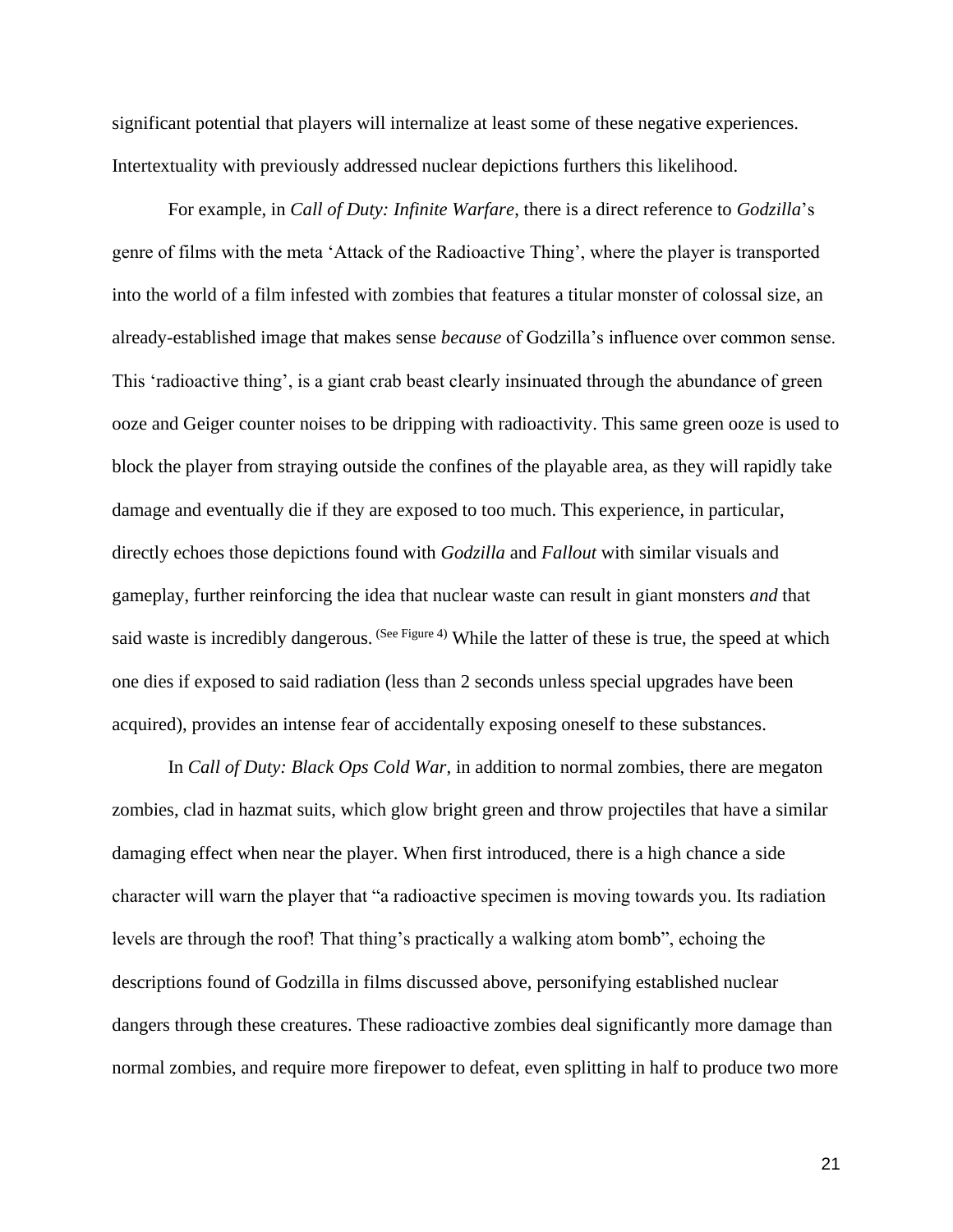of itself once defeated. (See Figure 5) For each of these monsters killed, a player will earn a "radioactive waste" medal at the end of the game, further reinforcing in context with these monsters that their increased power is a result of their nuclear attributes. Another medal, which is awarded for the astounding feat of killing 30 enemy players without dying in the game's main multiplayer mode, is simply titled "nuclear."

Multiple *Call of Duty* titles feature this medal, which has no direct connection to any ingame nuclear power up. Thus, its acknowledgement of such a level of lethality as "nuclear" is alienated from any direct link to nuclear energy or weaponry. This medal serves as a culmination of all the media discussed up to this point, conflating nuclear science of any kind with the powerful destructive capability observed in instances like Hiroshima and Chernobyl, and invoking such incidents with the mere mention of the single word "nuclear." The simple fact that in this context a "nuclear" medal makes *sense* to players, proves that "nuclear" has been conflated in the collective common sense to mean "deadly." While giant radioactive beasts and hyperbolic satirical jabs at bungling plant workers first communicated this message, it now stands on its own without further explanation as evidenced by this simple medal.

### **Conclusion:**

After analyzing a variety of media artifacts, I suggest there is potential for a significant influence on our society's collective understanding and subjective evaluation of the term "nuclear" as a result of said media. As shown in my analyses of *Godzilla, The Simpsons, Fallout* and *Call of Duty*, such entertainment media frames anything and everything "nuclear" as a catastrophically deadly power beyond humanity's control that can result in terrifying and unnatural mutations. While taken individually it is obvious these portrayals in such pop culture artifacts are exaggerations, their collective reinforcement of these sentiments about nuclear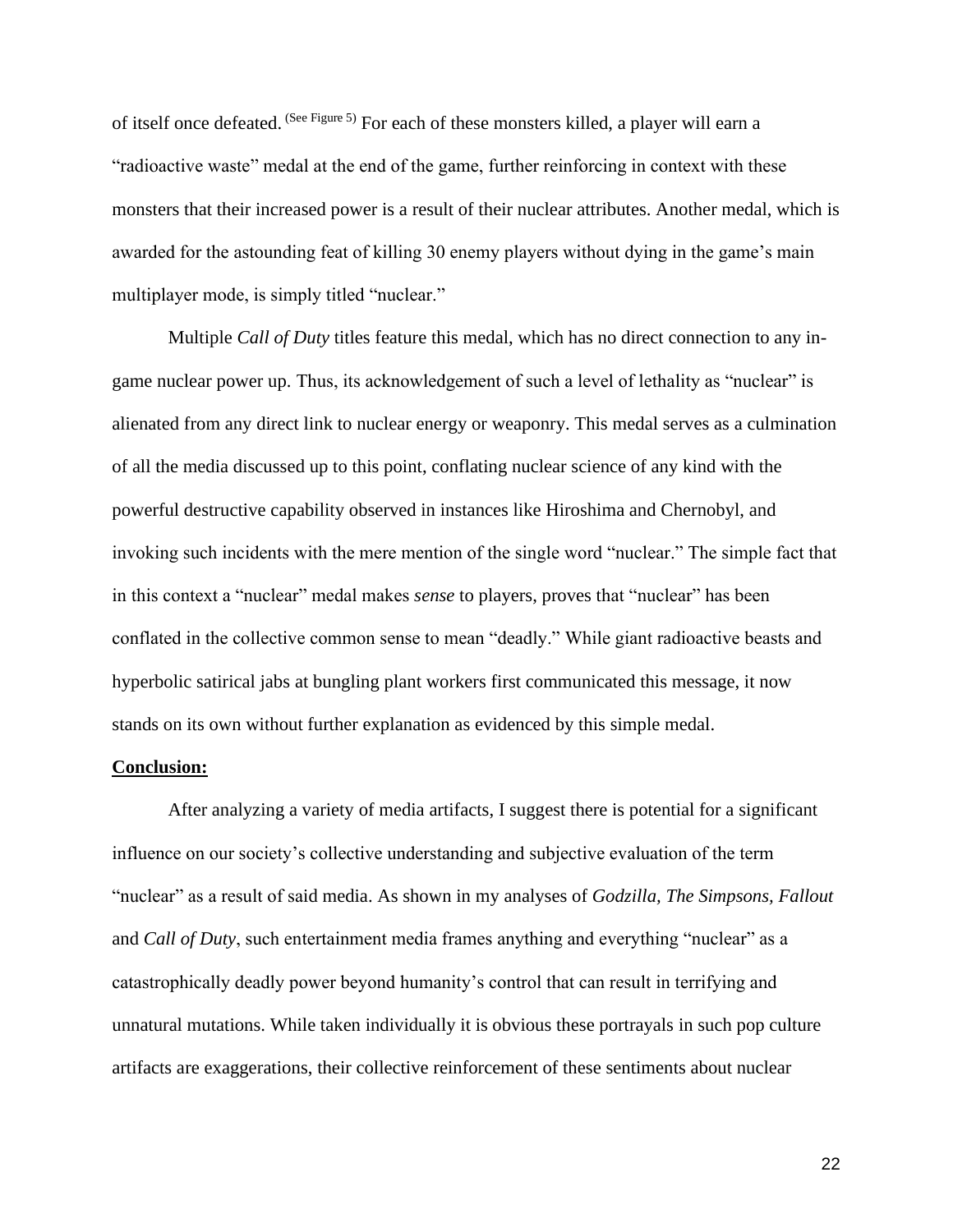dangers over the past six and a half decades has arguably created a synergy much more influential than the sum of its parts. Despite these depictions spanning history and mediums, there is a consistent warning to humanity not to meddle with dangers beyond our comprehension, preaching an imperative caution in dealing with this open Pandora's box. Furthermore, most of these media even suggest that any kind of peaceful coexistence with such a destructive and unnatural force is impossible, as seen in the seeming inevitability of another attack in *Gojira* and *Shin Godzilla*, or the inescapable failed utopia destroyed by nuclear weapons in *Fallout*.

Through repeated exposure to common sets of associations, these consistencies in fictional media depictions ease public acceptance of key myths (e.g., that all radioactive materials glow bright green). If much of the public accepts that it makes sense for radiation to lead to horrifying mutations or that humans are self-evidently unfit to control nuclear power, there is a significant possibility that these beliefs are either due to or perpetuated by such media.

One key limitation of this study was my focus on these particular media artifacts. Other examples of prominent characters in popular culture like Spider-Man, who is often associated with radioactive spider bites, were neglected in this paper in favor of other examples, although I suspect there are many similar entertainment media artifacts which echo similar themes and depictions to what has been discussed here.

Still, my analysis supports the idea that these media products have added to and reinforced the common sense that defines nuclear energy for large swaths of media consumers, and that this potential influence might significantly color public opinion of nuclear energy. In response, my analysis calls for greater public awareness that such depictions may distort our perceptions of nuclear energy. My analysis also suggests that entertainment media depictions of nuclear science and technology may be proper subjects for media literacy education.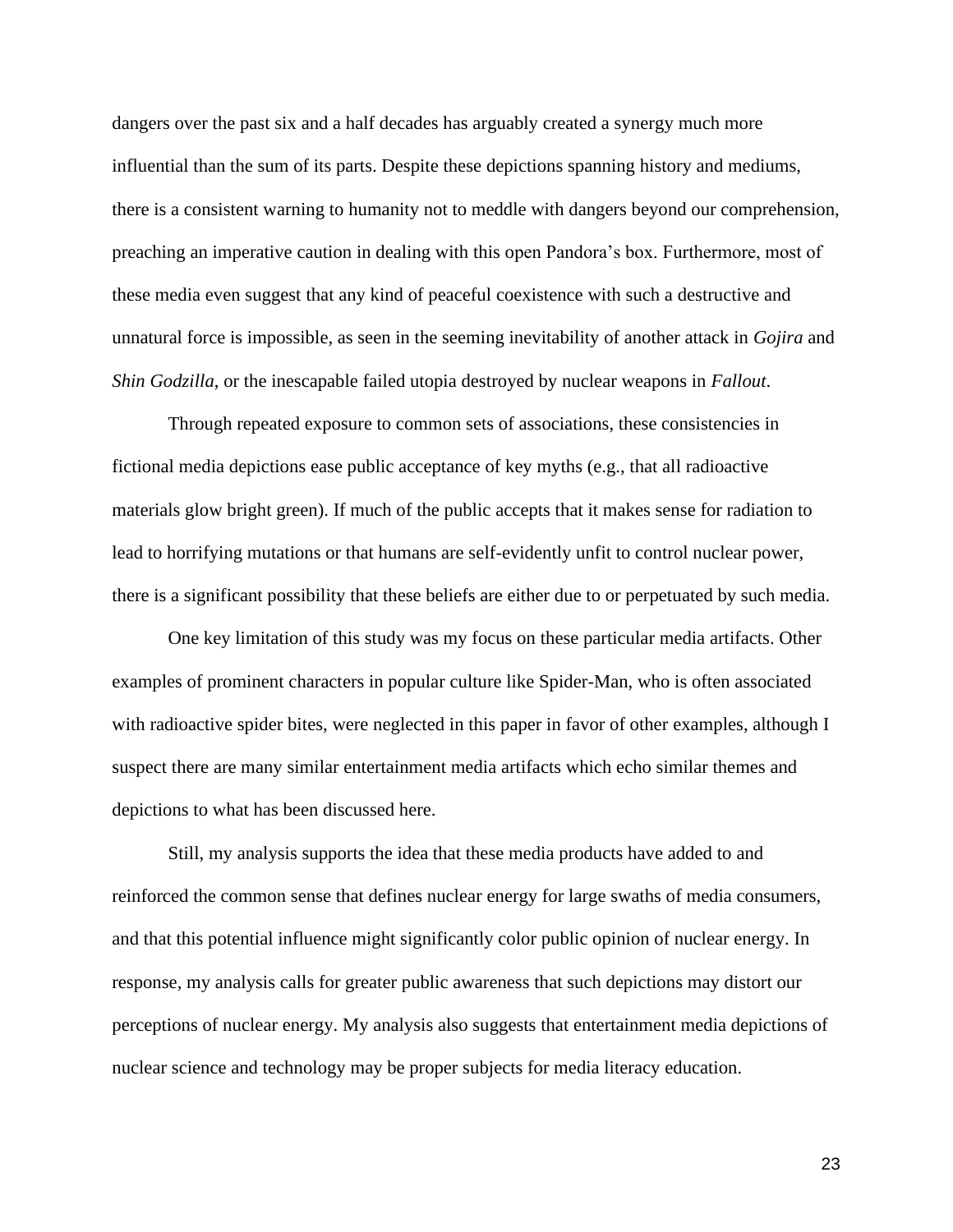## **Appendix:**

- Figure 1 *Shin Godzilla* final shot
- Figure 2 *The Simpsons* intro
- Figure 3 *Fallout 3* Centaur
- Figure 4 *Call of Duty: Infinite Warfare*
- 'Attack of the Radioactive Thing'
- Figure 5 *Call of Duty: Black Ops Cold*





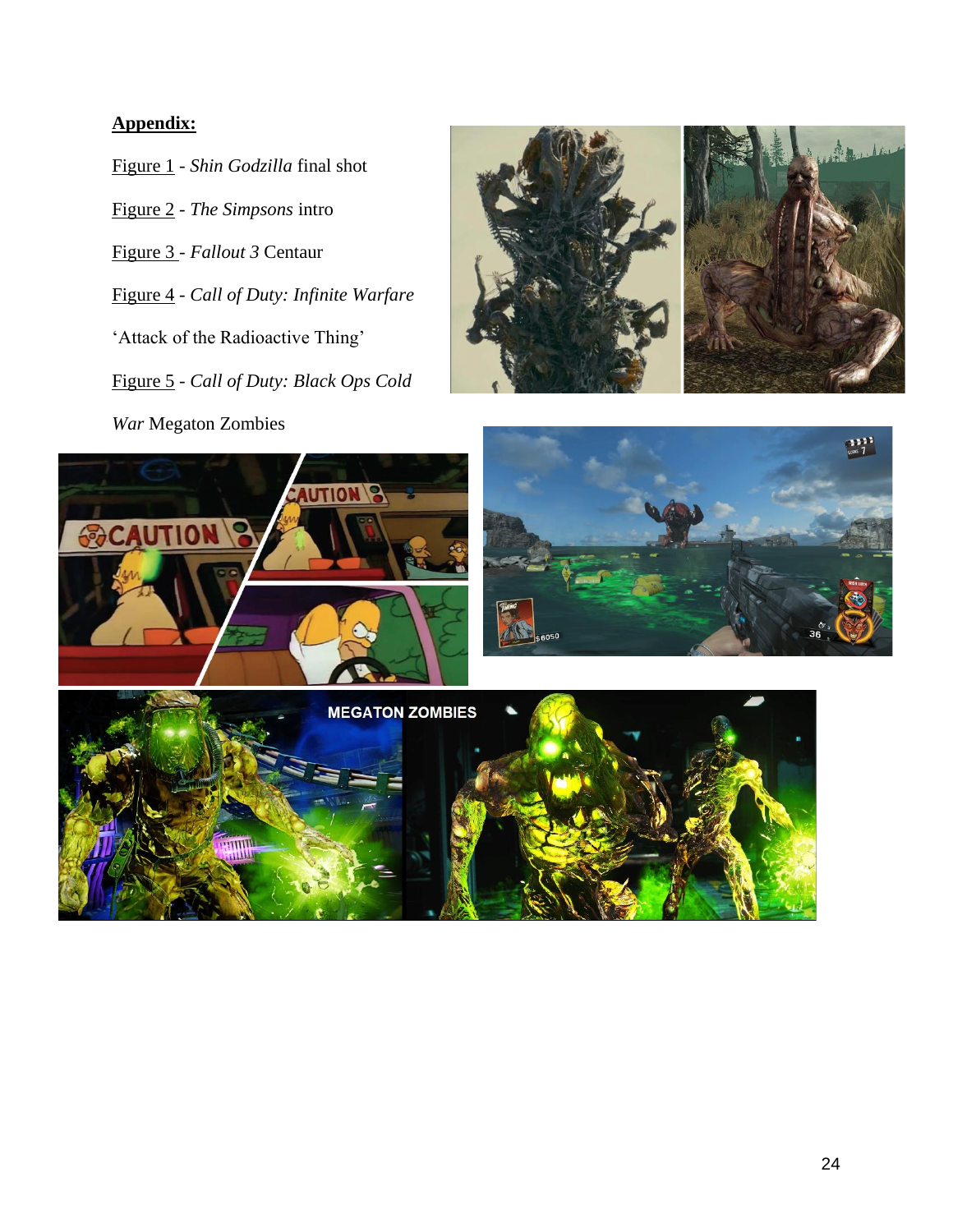# **Annotated Bibliography for** *A Damaged Reputation: Nuclear*

# *Depictions in Entertainment Media*

- 1. Anno, Hideaki and Shinji Higuchi, directors. *Shin Godzilla*. *YouTube*, Toho Pictures, 2016, [https://www.youtube.com/watch?v=1ujbZQitfmg.](https://www.youtube.com/watch?v=1ujbZQitfmg)
	- a. The 2016 film *Shin Godzilla* was the first Japanese Godzilla film since the 2011 Fukushima disaster, and this film directly correlates with the events using Godzilla as a direct metaphor for the nuclear meltdown, suggesting humanity's inability to control such immeasurable and awesome power. The film ends with an ominous warning that the danger is merely frozen not conquered, and that further nuclear violence will continue if Godzilla ever thaws. The messages of this film warning of humanity's inability to control this nuclear destruction would be inescapable for its audience, whose common sense regarding nuclear science would likely be affected.
- 2. Barker, Chris. *The Sage Dictionary of Cultural Studies*. SAGE, 2004.
	- a. This source provided a concrete academic definition of 'common sense' as coined by Antonio Gramsci, and how it is used in modern media studies discourse. Providing this context in my paper was essential as a basis for how these entertainment media could potentially affect a semi-conscious negative public understanding of nuclear science.
- 3. Bethesda Game Studios. *Fallout 3*. Bethesda Softworks, 2008. Xbox 360.
	- a. The world of *Fallout* takes place after a worldwide nuclear holocaust, and pins the player against a litany of nuclear threats, including horrifically mutated animals and other humans, most of which have enhanced strength and other scientifically ludicrous, evolutionarily impossible features. A specific enemy mentioned in this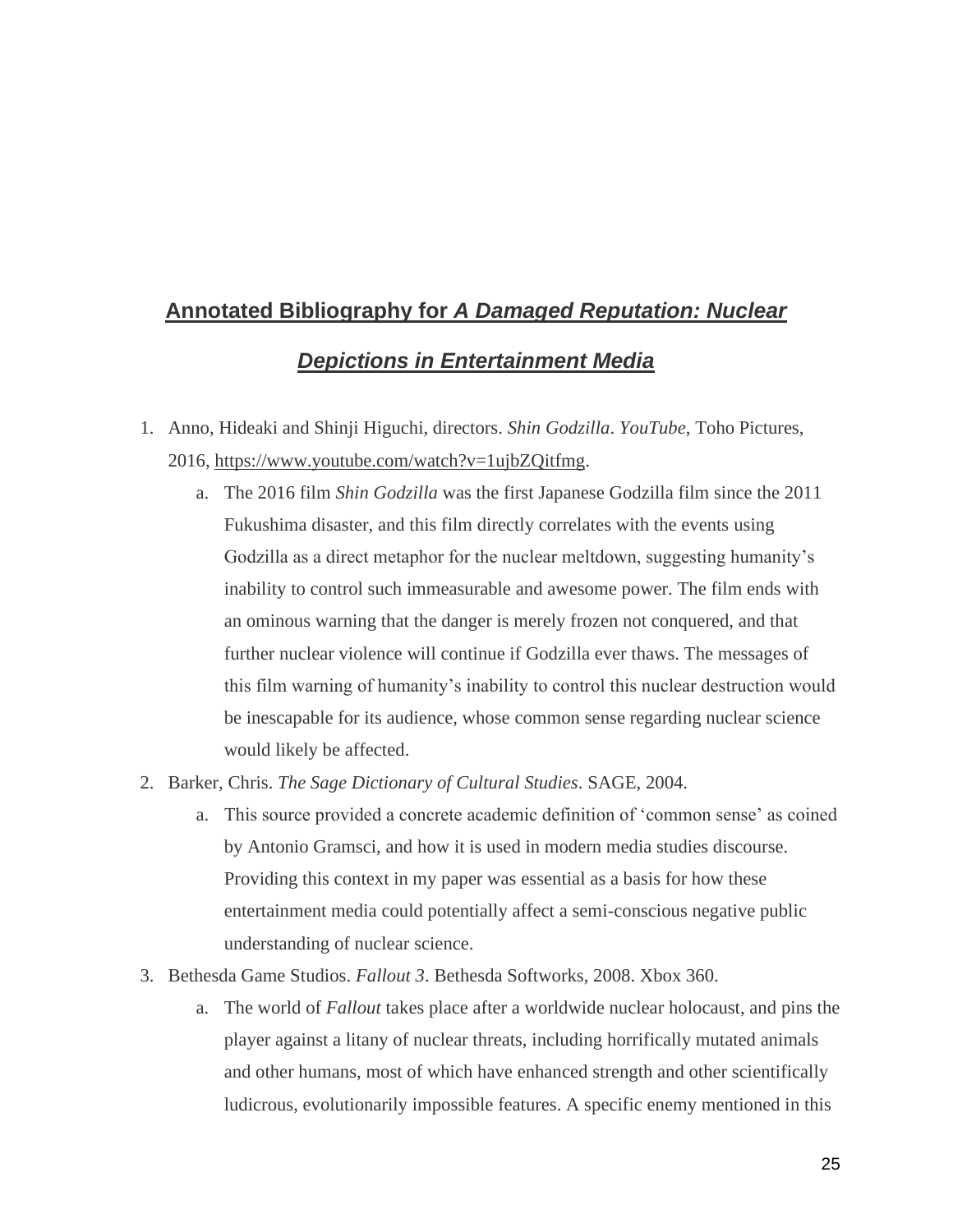paper and shown in my appendix as Figure 3 is the centaur: a disgusting amalgamation of human flesh that spits radioactive projectiles. Such depictions are commonplace in this universe, and to suggest something like this is possible not only slanders the effects of nuclear science, but also creates a stigma around humanity harnessing such powers. All of the omnipresent quotidian destruction the player is surrounded by is thanks to the titular nuclear fallout after humanity started a full on nuclear war.

- 4. Bethesda Game Studios. *Fallout 76*. Bethesda Softworks, 2018. Xbox One.
	- a. Another window into the *Fallout* universe, my experience with this game was similarly horrific and slanderous towards any nuclear forces in this apocalypse. From the very first 10 minutes of gameplay, as I state in my paper, the player will realize that anything in this wasteland is out to kill them with radiation, including even the passive environment. I describe a 'Radroach' in my paper as an enlarged cockroach the size of a house cat, which was not only the first enemy I encountered in the game, but set the scene for future encounters with other 'Rad' (radiation-filled) creatures in the game. What this game solidified for me was that every facet of these games, even those passive details that I couldn't directly interact with, supported the idea that nuclear fallout taints the world beyond salvation.
- 5. Cho, Yu-Fang. "Remembering Lucky Dragon, Re-Membering Bikini: Worlding the Anthropocene through Transpacific Nuclear Modernity." *Cultural Studies*, vol. 33, no. 1, Jan. 2019, pp. 122-146. *EBSCOhost*, doi:10.1080/09502386.2018.1428643.
	- a. Cho talks about the American bastardization of the Godzilla franchise, particularly with the 1956 localization of the first film, where Godzilla is presented as a consequence of the "necessary evil" of the bombings, whereas Japan sees it as simply "evil." Cho continues to expose a comparison most Americans didn't understand and still don't, forgetting the tragic *Lucky Dragon* incident in 1954 when a Japanese fishing vessel was subjected to nuclear testing by the United States that resulted in everyone on board dying from acute radiation poisoning, and further tainting the fish and water upon which the Japanese people depended. Cho's article is one of very few which talk about this real-world source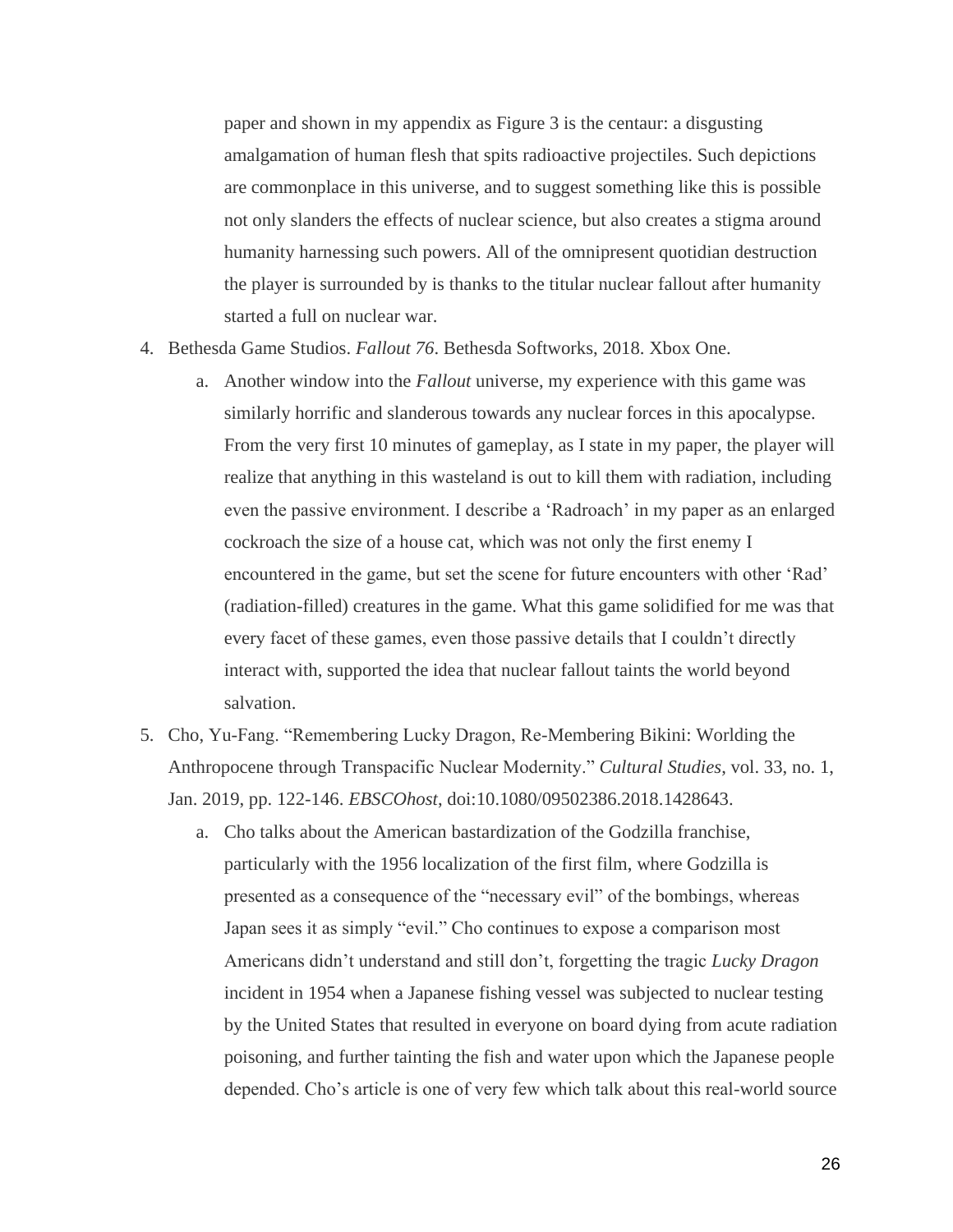of information which highly influenced the filmmakers, and proves that people attribute what they see on the screen to real events (even if most think of the wrong nuclear disaster when watching the first Godzilla film).

6. Edwards, Gareth, director. *Godzilla*. *YouTube*, 31 Mar. 2021,

[https://www.youtube.com/watch?v=ncOpKfB1N7A.](https://www.youtube.com/watch?v=ncOpKfB1N7A)

- a. This American Godzilla film was the first film after the Fukushima meltdown in 2011, and features similar depictions of incredibly dangerous giant monsters created by nuclear radiation. Furthermore, there is a moral stance this film takes against mankind interfering with the matters of these giant nuclear monsters, suggesting that humans not interfere or meddle with general nuclear experimentations.
- 7. Gewirtz, Howard. "Homer Defined." *The Simpsons*, season 3, episode 5, Fox, 17 Oct. 1991.
	- a. This episode, more concretely than most, solidifies Homer as a complete idiot who only manages to escape catastrophe thanks to his dumb luck.
- 8. Honda, Isihiro, director. *Gojira*. Toho Co., Ltd, 1954.
	- a. The first Godzilla film, released in 1954, that creates the monster as a metaphor for the Nagasaki and Hiroshima bombings, as well as an opening scene which parallels the events of the *Lucky Dragon* incident. Godzilla is presented as a hyperbolic imagining of the future consequences for meddling with nuclear science, and imagines this nuclear creature as impossible to defeat, except through an even more spectacularly destructive weapon of humanity's design.
- 9. Infinity Ward. *Call of Duty: Infinite Warfare*. Activision, 2016. Xbox One.
	- a. This game features a game mode called 'Attack of the Radioactive Thing' where players survive against endless waves of zombies and human-like crustacean monstrosities all dripping with radioactive green goo. One giant titular creature is meant to be a reference to Godzilla, and this intertextuality shows a corroboration of common sense throughout the decades. The more radioactive an enemy is, the more dangerous and hard to defeat they are. Furthermore, radioactive waste barrels block players from leaving the designated playing area, and kills them within seconds of leaving the playing area.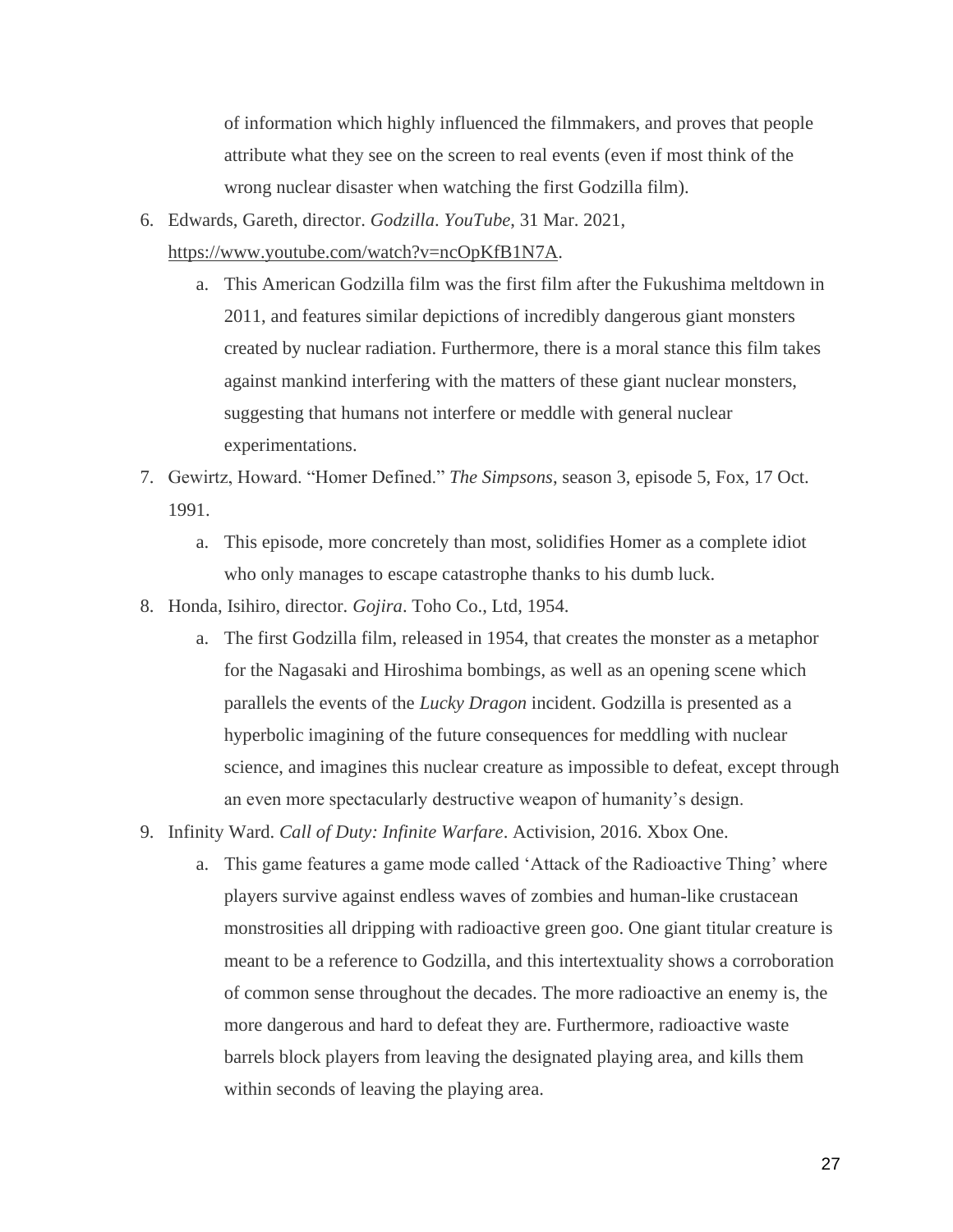- 10. L.A. Archives, Associated Press. "Pro-Nuke 'Simpsons'? Wait, Don't Have a Cow! : Television: After Touring a Real Plant, Producers Say They'll Avoid Past 'Cheap Shots.'." *Los Angeles Times*, Los Angeles Times, 6 Dec. 1990, [www.latimes.com/archives/la-xpm-](http://www.latimes.com/archives/la-xpm-1990-12-06-ca-8451-story.html)[1990-12-06-ca-8451-story.html.](http://www.latimes.com/archives/la-xpm-1990-12-06-ca-8451-story.html)
	- a. This article from the *Los Angeles Times* archives a visit *Simpsons* creator and executive producer Sam Simon took to a real Nuclear Power Plant following concerns about the show's depiction of nuclear plant employees. The issue employees took with their cartoon counterparts (Homer) are addressed by Simon saying the show would phase out these "cheap shots" at the industry. However, the show maintained the same rhetoric regarding nuclear dangers, in every capacity it had already been doing with their depictions of nuclear plant dumping practices, greedy CEOs, bungling employees, and overall negative impact on the local wildlife (three-eyed fish).
- 11. Matheson, Calum. "Procedural Rhetoric Beyond Persuasion: First Strike and the Compulsion to Repeat." Games and Culture, vol. 10, no. 5, Sept. 2015, pp. 463–480, doi:10.1177/1555412014565642.
	- a. Matheson cites multiple game critics and investigates game theory to solidify the appeal of replayability and multiplayer in video games. In my paper, this is used to further explain why repeated exposure to the same video game experiences would have a greater chance at a lasting and potent impression on the players.

12. McCarthy, Niall. "30 Years on, 'the Simpsons' Isn't Aging Well [Infographic]." *Forbes*, Forbes Magazine, 20 Apr. 2017, [www.forbes.com/sites/niallmccarthy/2017/04/20/30](http://www.forbes.com/sites/niallmccarthy/2017/04/20/30-years-on-and-the-simpsons-isnt-aging-well-infographic/?sh=73058e9c2696) [years-on-and-the-simpsons-isnt-aging-well-infographic/?sh=73058e9c2696.](http://www.forbes.com/sites/niallmccarthy/2017/04/20/30-years-on-and-the-simpsons-isnt-aging-well-infographic/?sh=73058e9c2696)

a. McCarthy's article presents the numbers on the official TV Ratings for *The Simpsons* as of 2017, which includes the most popular initial seasons of the show, when all of the controversy and most potent nuclear-related depictions were found. This focused my research on the first 4 seasons of the show, as after the first season's height of almost 30 million viewers, the show has seen a steady decline in ratings.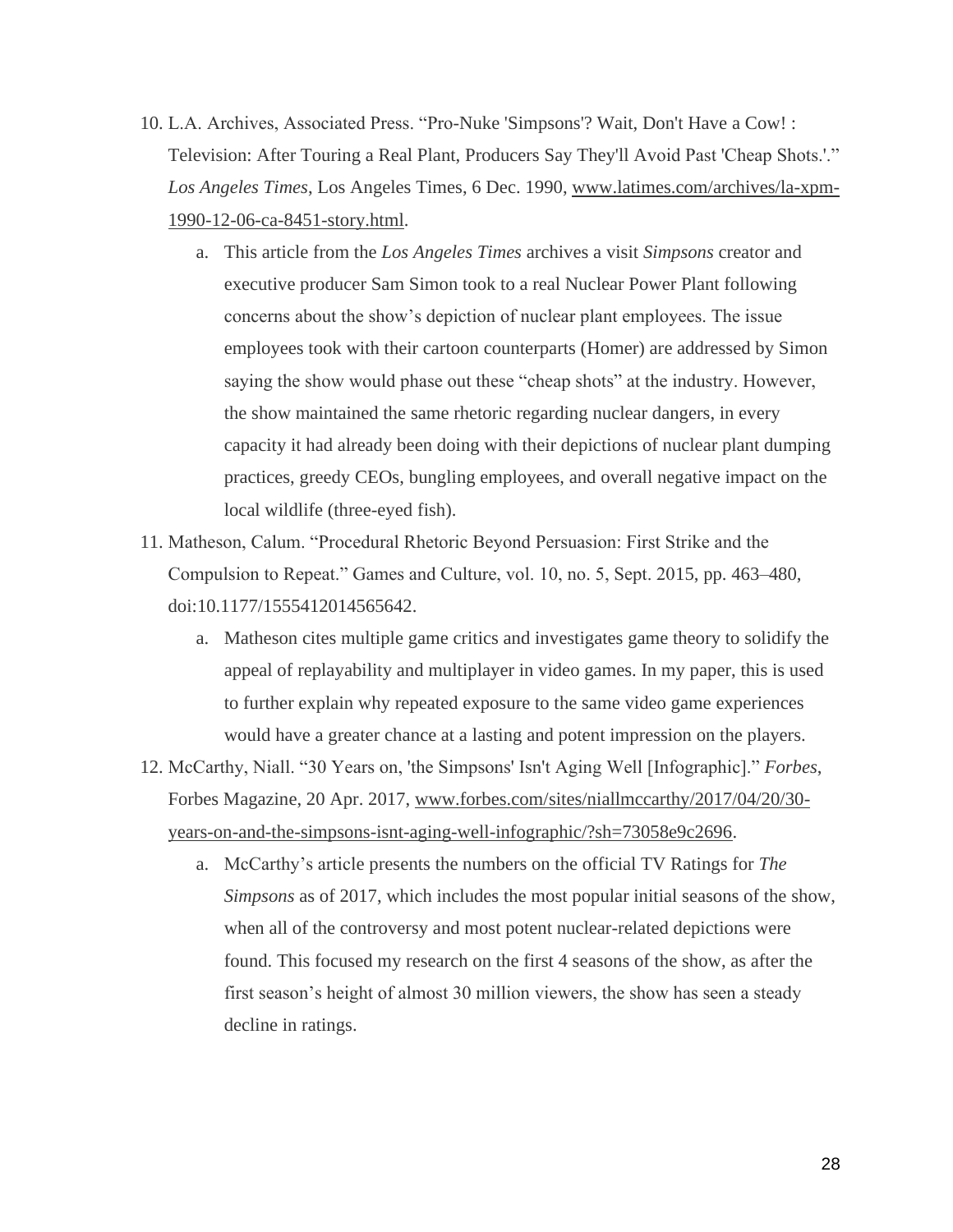- 13. McClancy, Kathleen. "The Wasteland of the Real: Nostalgia and Simulacra in Fallout." *Game Studies - The Wasteland of the Real: Nostalgia and Simulacra in Fallout*, Sept. 2018, gamestudies.org/1802/articles/mcclancy.
	- a. McClancy introduces an incredibly interesting and powerful turn of phrase with regards to video games in this article exploring the worlds of *Fallout*. Finding and articulating a kind of 'programming' that takes place within the player as they progress through the game, internalizing the complicated controller interface and optimizing decisions in the game in order to reach a level of proficiency required to beat the game. This effect that McClancy describes, I argue, could extend to other repeated aspects of the game, including visuals and themes of the game (particularly those that plague the entire experience equally as much as the controls, such as the overall story told by the scorched and radiated world the player inhabits).
- 14. Okawara, Takao, director. *Godzilla vs. Destroyah*. *YouTube*, 20 Sept. 2012, [https://www.youtube.com/watch?v=0oXagd7Jp5A.](https://www.youtube.com/watch?v=0oXagd7Jp5A)
	- a. Okawara's film is positioned as a direct continuation of the original *Gojira* film from 1954 that furthers its themes of mankind interfering and creating horrific weapons in order to subdue our own existing meddling with nuclear destruction, including a giant monster featuring the same powers as the only technology able to defeat Godzilla in the original film: an oxygen destroyer. Godzilla's titular opponent harnesses this ability, but it fails against an internal nuclear meltdown in Godzilla's body, similar to the recent Chernobyl disaster this film follows. The final shot of this film suggests the inevitability of yet another Godzilla standing in the wake of a meltdown, depicting a never ending nuclear menace which once unleashed can never be defeated, like a Pandora's Box.
- 15. Pond, Mimi. "Simpsons Roasting on an Open Fire." *The Simpsons*, season 1, episode 1, Fox, 17 Dec. 1989.
	- a. This was the very first full episode of *The Simpsons*, which establishes Homer as an idiot at his job at the nuclear power plant, failing to notice a danger indicator right in front of his face.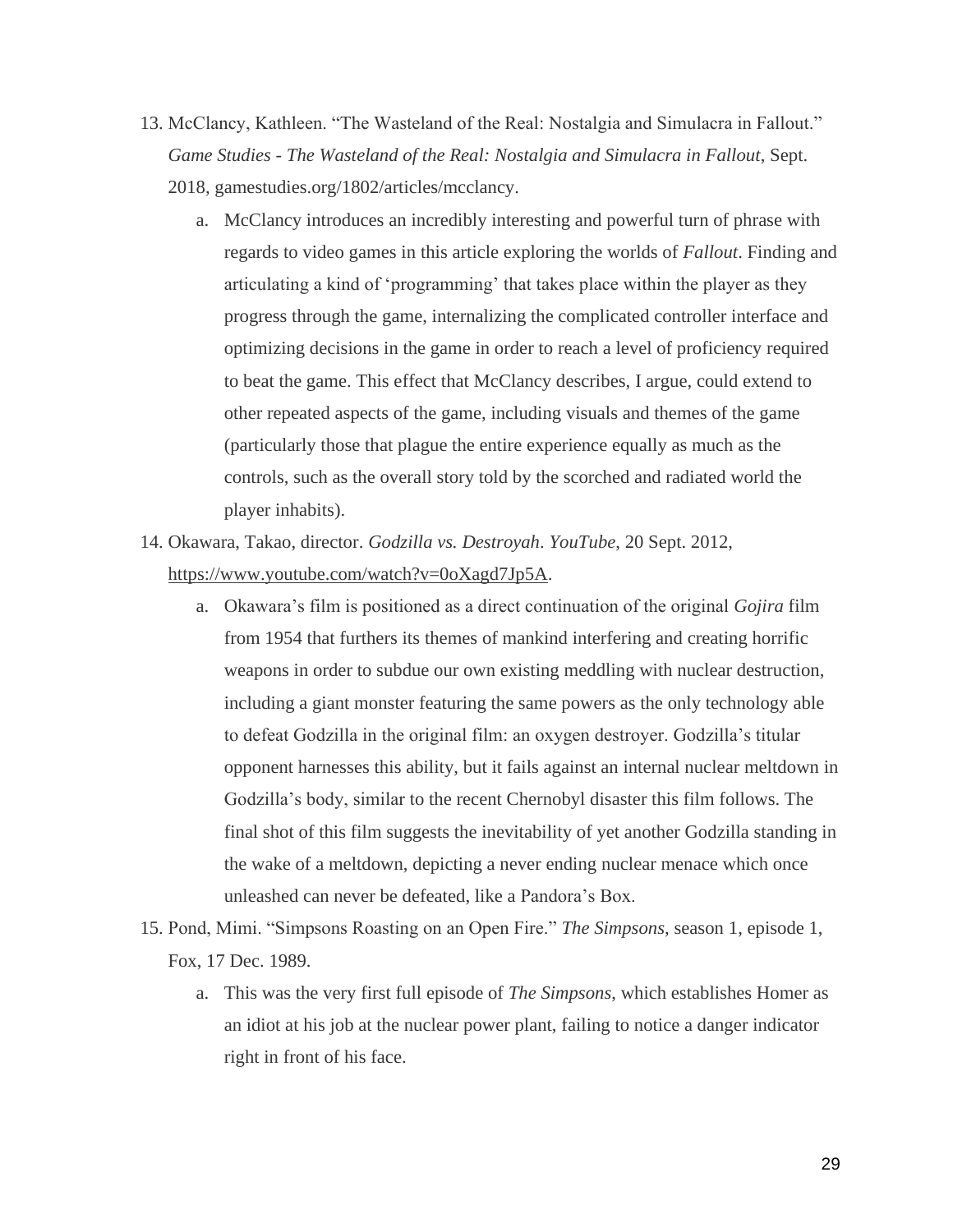- 16. Pötzsch, Holger, and Vít Šisler. "Playing Cultural Memory: Framing History in Call of Duty: Black Ops and Czechoslovakia 38-89: Assassination." Games and Culture, vol. 14, no. 1, Jan. 2019, pp. 3–25, doi:10.1177/1555412016638603.
	- a. While comparing the depictions of story missions in *Call of Duty: Black Ops* to real world counterparts, Pötzsch and Šisler note that their investigation of video games relating to cultural memory is unprecedented. This revelation that such studies simply haven't been conducted, as recently as 2019, stands up in my own research, as this was one of very few academic articles that even slightly relate to my own topic. There seems to be a lack of scholarly awareness surrounding how entertainment media (video games in particular) might affect the larger public.
- 17. Scepanski, Philip. "Retroactive Edits: 9/11, Television's Popular Archive, and Shifting Popular Memory." Television & New Media, vol. 20, no. 3, Mar. 2019, pp. 294-310, doi:10.1177/1527476417751215.
	- a. Scepanski sheds light on an Orwellian attempt to erase evidence of past material aired on television that no longer falls in line with current societal values, such as jokes involving the twin towers in light of the 2001 terrorist attacks, which have since been removed from episodes of *The Simpsons* like they were never there. This sensitivity is not extended to the problematic depictions of nuclear science, which I argue proves they are so deeply embedded within the public's common sense, that they are not even questioned or recognized as such.
- 18. Schulzke, Marcus. "The Critical Power of Virtual Dystopias." Games and Culture, vol. 9, no. 5, Sept. 2014, pp. 315–334, doi:10.1177/1555412014541694.
	- a. Schulzke's paper reinforces ideas presented by McClancy, articulating the interaction as a paramount reason why game worlds set as dystopias are so potent an environment. The player's interactions with the game world, and the limitation of certain choices, paint a rigid picture of this world that players become similarly 'programmed' or accustomed to, actively perpetuating the dystopian status-quo through the suggested violent actions the game incentivizes.
- 19. Shirley S. Ho & Silje Kristiansen (2019) Environmental Debates over Nuclear Energy: Media, Communication, and the Public, Environmental Communication, 13:4, 431-439, DOI: [10.1080/17524032.2019.1603018](https://doi.org/10.1080/17524032.2019.1603018)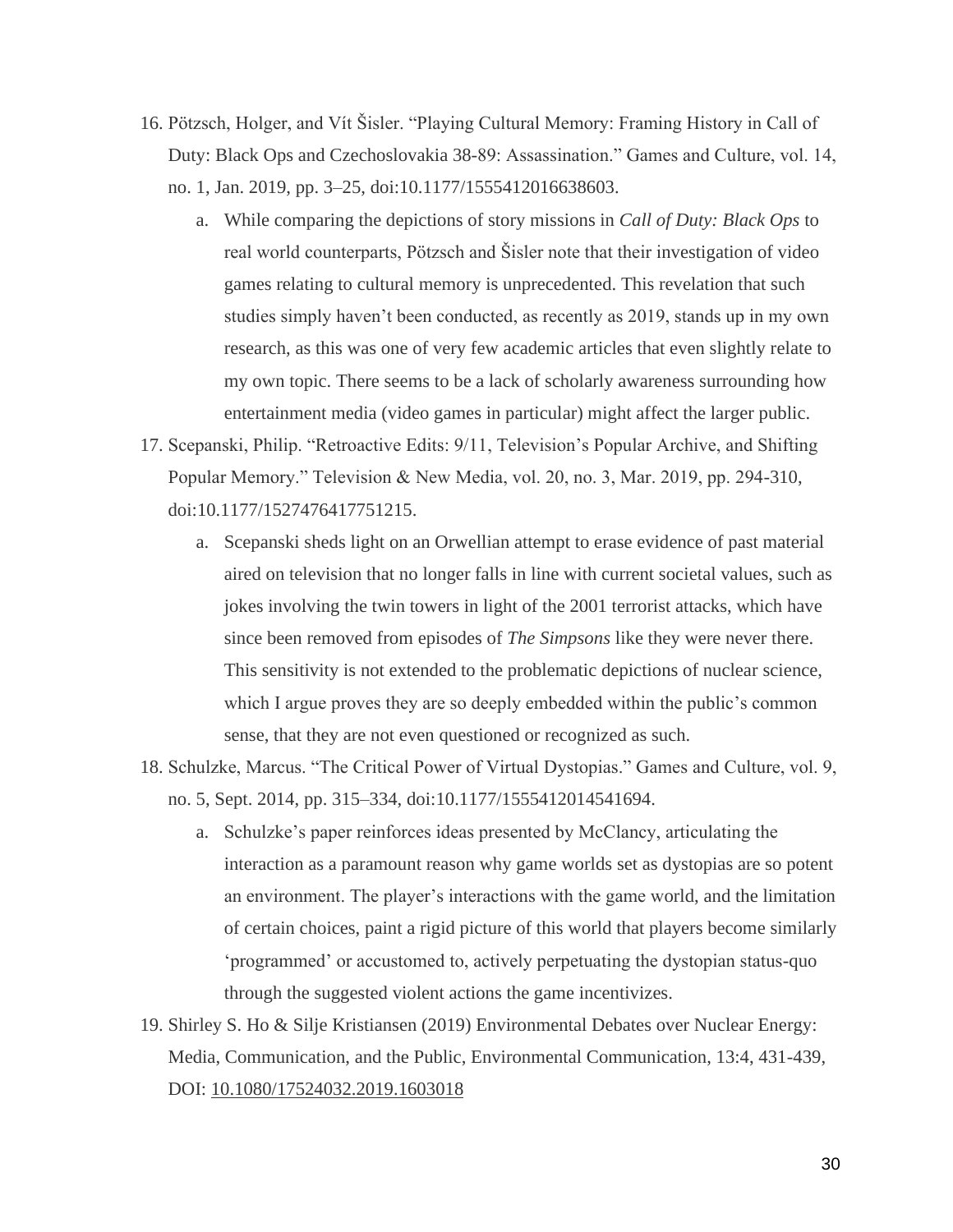- a. This article by Ho and Kristainsen discusses the way nuclear energy is portrayed in general news media, and how the depictions there might shape people's perception. This source was the closest academia has come to my topic of research, although I would claim an unquantifiably larger influence is had over the greater public with these entertainment media that hyperbolically depict nuclear science as an imaginatively greater threat that it already is, simultaneously associating these depictions with real-world events. By putting Godzilla in conversation with nuclear incidents such as Nagasaki, Chernobyl and Fukushima, the public associates these real disasters with the imaginatively more horrifying fictional depictions.
- 20. Simon, Sam, and John Swartzwelder. "Two Cars In Every Garage and Three Eyes on Every Fish." *The Simpsons*, season 2, episode 4, Fox , 1 Nov. 1990.
	- a. This episode features a three-eyed-fish nicknamed 'Blinky', who causes a major issue for the nuclear power plant's owner, Mr. Burns. Burns is portrayed as incredibly corrupt, placing his reputation and wealth above the safety of the rest of the town, as he denies the obvious relation between his plant and the fish which was caught in the bodies of water the plant dumps waste into. The show portrays him as blatantly untrustworthy, and by having Burns fail to argue for a natural explanation for Blinky's deformity, in addition to the very premise of a threeeyed-fish, it portrays many potential dangers of nuclear power plants as a central plot point of this episode.
- 21. Treyarch, Raven Software, Beenox. *Call of Duty: Black Ops Cold War*. Activision, 2020. Xbox One.
	- *a. Call of Duty: Black Ops Cold War* is a game which features a fan-favorite zombies game mode, now plagued with glowing nuclear corpses, much stronger than their normal counterparts. This depiction of a zombie exposed to nuclear radiation, described by other characters as a "walking atom bomb", clearly once again depicts nuclear threats as imaginatively more dangerous, and furthermore likens this fictional beast to another real world nuclear danger. This game also features a 'nuclear' medal awarded for a truly impressive amount of lethality towards enemy players in the game's multiplayer mode. As I describe in my